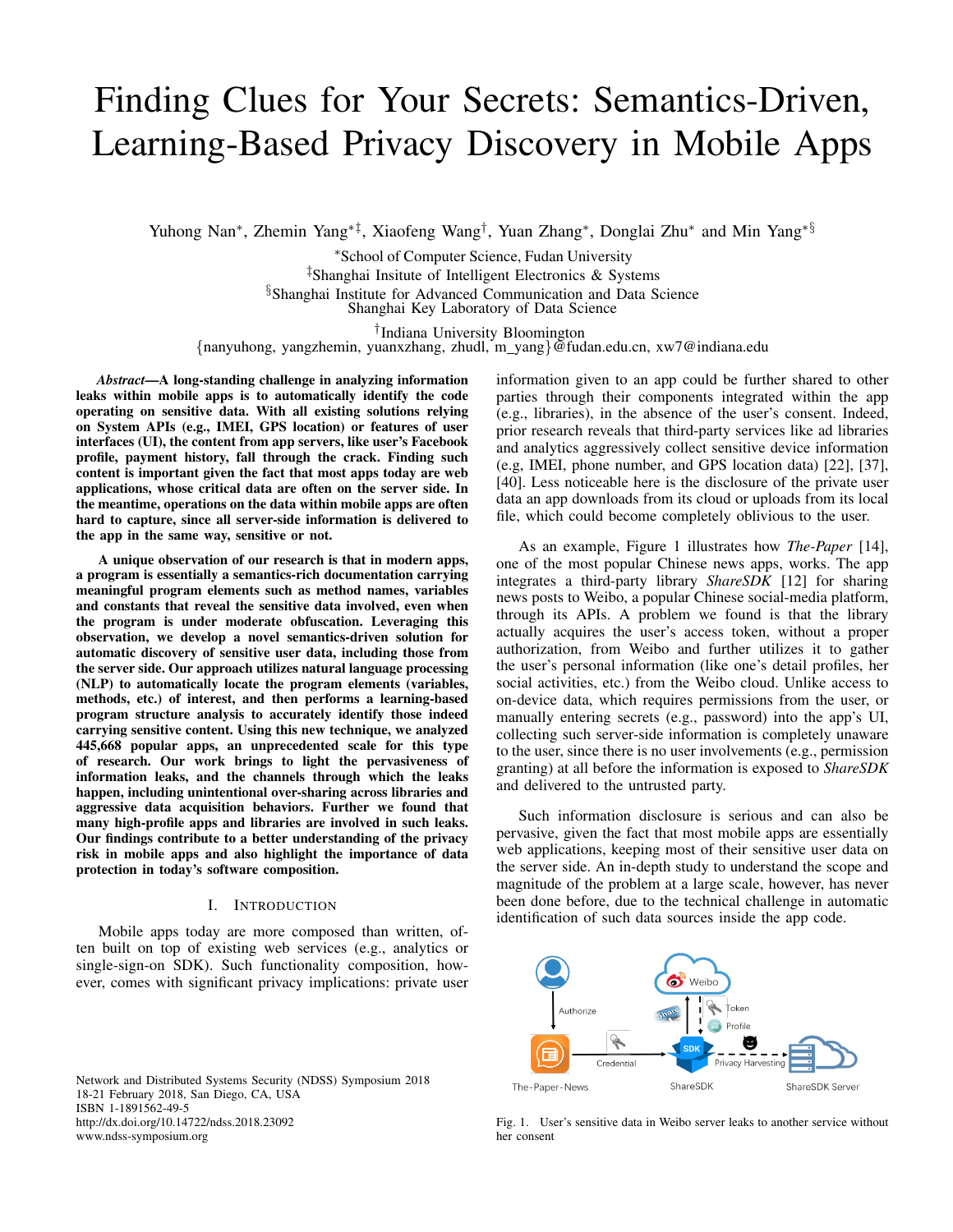Leakage analysis: challenges. More specifically, to find information leaks in an app, first one needs to locate the sources of sensitive data within the app code. Typically, these sources are discovered from the program based upon a set of System APIs that handle private on-device data, such as IMEI, phone number, GPS locations, etc. However, as mentioned earlier, private information comes from various sources, which can hardly be covered by these manually labeled System APIs. An example is user interfaces (UIs), whose inputs can be sensitive (e.g., password, home address) or public (e.g., comments) from the same API (e.g., *editText.getText()*). They are classified in the prior research [25], [32] using the semantics of their context, particularly tags of GUI items (such as the string "Password" right in front of a password entry). More complicated here is the user information managed by the app, which can be stored in local files or the app's server-side database. Loading such information into the app goes through generic APIs without any tags (file access, network communication), thereby giving little clue about the importance of the data transferred. As a result, disclosure of such information to unauthorized parties cannot be easily discovered.

```
1 # Getting location data in somewhere
2 Location location =
      LocationManager.getLastKnownLocation();
3 this.locationStr =
    "latitude"+ location.getLatitude() + "\n\frac{1}{2}5 + "longitude" + location.getLongitude();
6 ....
7 # Gathering user profile in somewhere else and
      send to server
8 # Method getUserBasicInfo()
9 Json fBUserJson = getDataFromFacebook();
10 ...
11 HashMap basicInfo = new HashMap<String, String>();
12 basicInfo.put("first_name",
      fBUserJson.get("First_name"));
13 basicInfo.put("last_name",
      fBUserJson.get("Last_name"));
14 basicInfo.put("last_location", this.locationStr);
15 ...
16 return basicInfo;
```
Fig. 2. Motivating example. Code snips from app *SnapTee* in Google-Play

A key observation in our research is that most apps today contain a large amount of semantic information for supporting their development and maintenance. As an example, we can see from the code snippet of a real-world app *SnapTee* [13] in Figure 2 that variables, functions, methods and other program elements are all given meaningful names, and plain-text content (strings in double quotation marks) is included in the code to explain other related content such as the value of a specific key. Further, these program elements tend to be organized in distinctive ways within the app, supporting unique operations on sensitive user data: for example, formating the information as key-value pairs and storing them in a HashMap (line 12- 16 in Figure 2). Essentially, the whole program here can be viewed as a semantics-rich dataset, from which sensitive user content can be discovered with proper data analysis techniques. Such semantic information could also help information-flow tracking (which often cannot be done both efficiently and accurately), through connecting program locations to related semantics (e.g., directly confirming the presence of location data at line 14 from the constant "last location", instead of tracking the data flow from the geolocation API at line 4).

Semantic clue discovery. Based upon the observation, we developed a new technique that automatically mines app code to recover semantic "clues" indicating the presence of sensitive information, which enables an effective leakage analysis across a large number of popular apps (Section V). Our technique, called *ClueFinder*, first utilizes a set of keywords, prefixes and unique acronyms representing various types of sensitive user information to identify the program elements (methods, variables, constants, etc.) that might involve sensitive content (e.g., *getUserPwd*, *home addr*, "Last name"). These elements are then inspected through Natural Language Processing (NLP), to remove those not representing any sensitive content. Oftentimes, variables, constants and method names carrying privacyrelated terms end up being unrelated to sensitive information. For example, the method *getStreetViewActivity* includes the address-related keyword "street" but clearly does not involve private data. Another example is the constant *"invalid input for home directory"*, which has nothing to do with the user's home. To identify these false positive instances, ClueFinder performs a grammatical analysis, finding the matched terms or prefixes or acronyms not serving as the "theme" of their semantic context: for example, the word "street" here only plays the role of describing "activity", which is the true subject of the whole term (the activity name). On the other hand, when a keyword acting as a noun in its element and also as a subject of a verb (e.g., "getEmail"), it looks more like a clue for the presence of operations on sensitive user data.

Learning-Based identification. Such semantics analysis alone, however, can still be *insufficient* to avoid false positives, that is, mistakenly reporting a non-sensitive program element as involving sensitive content: e.g., sending a message with a constant-string *setMessage("are you sure to delete account?")* or throwing an exception like *formatInvalidExp("username", Exception e)*. To address this issue, ClueFinder further evaluates the program structures related to those identified elements, looking for the operations most likely to happen on sensitive user data. More specifically, it runs a machine-learning approach to classify the program statements containing such elements, based upon a set of key program structural features (Section III-C). For example, in Figure 2, line 14, we expect that within a method invocation statement *basicInfo.put()*, an identified constant text string involving sensitive keywords ("location") appears together with a variable parameter of a data type (String for the variable "locationStr"), which likely indicates the presence of a key-value pair. Note that this feature helps exclude the operation that simply displays the text with keywords (e.g., "account"), as in the aforementioned example *"are you sure to delete account?"*. Altogether we identified 5 features and trained an SVM model based upon the features to discover sensitive-data related operations from Android code, thus to identify the actual private content in mobile apps.

The design of ClueFinder enables efficient discovery of sensitive data sources, covering not only those labeled by System APIs, but also server-side private data (e.g., user profiles) and other content controlled by individual apps. Even in the presence of moderate obfuscation (e.g., produced by Pro-Guard [9]), our semantics-based approach still works, thanks to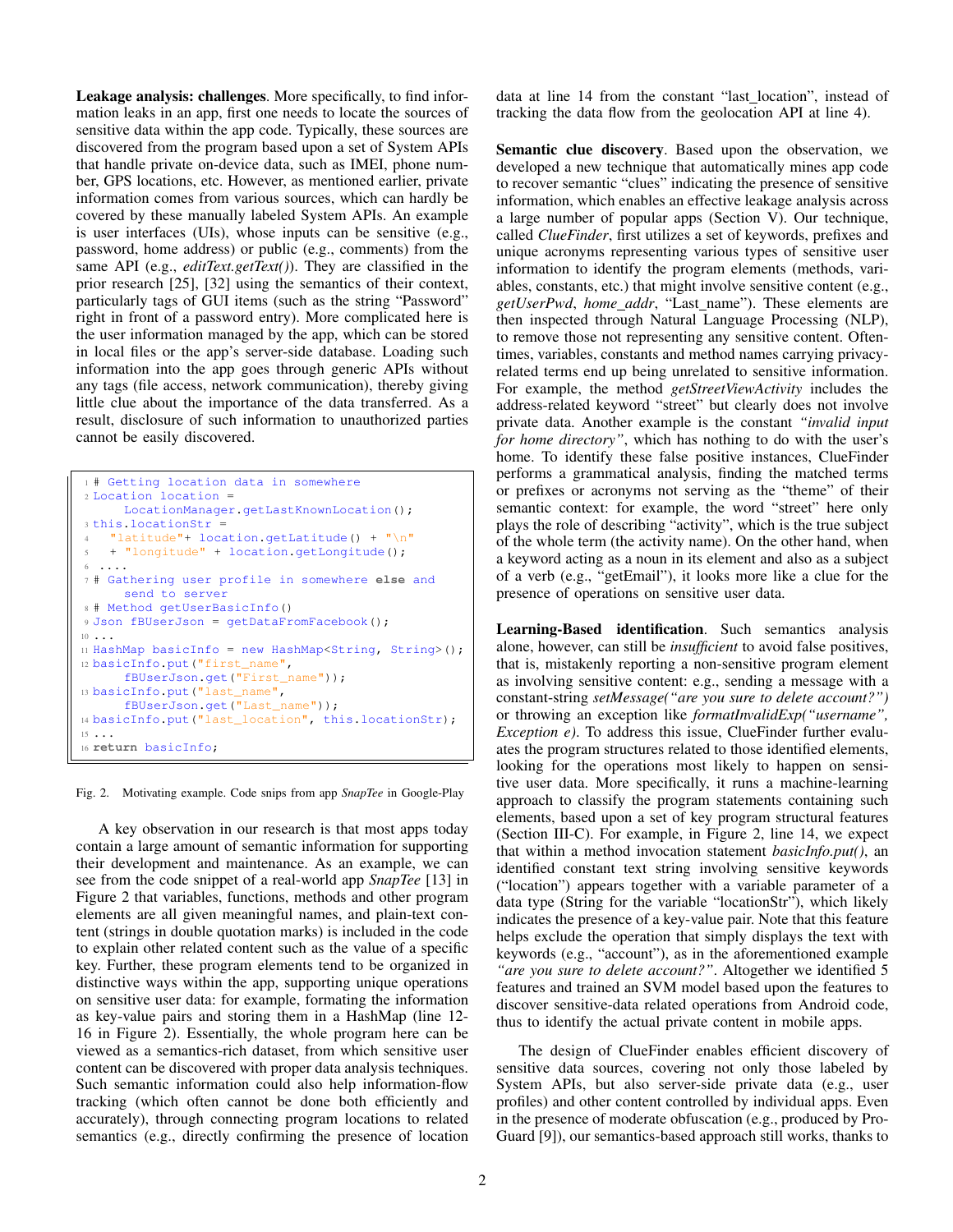the program features that needs to be preserved during obfuscation to avoid disrupting an app's normal execution (e.g., API names, parameters, constants, even some data operations, see Section IV-B). Although ClueFinder is primarily designed to find hidden data sources, we show that the semantic knowledge recovered by our approach also supports a more efficient dataflow tracking (see Section III-C), which enables a large-scale leakage analysis.

We implemented ClueFinder and evaluated its effectiveness in our research (Section IV). The experimental results show that ClueFinder accurately discovers sensitive data sources in app code (with a precision of 91.5%), significantly outperforming all prior approaches [35], [25], [32], [26], in terms of both coverage and precision.

Measurement and findings. Armed with more sensitive data sources discovered by ClueFinder, we were able to evaluate information leaks in 445,668 apps downloaded from 2 different app markets, gaining new insights into the way private user information (especially for those app-specific sensitive data) is accessed by third-party libraries. Across all these apps, our study shows that at least 118,296 (26.5%) disclose their customers' information to 3,502 libraries, which constitutes a privacy risk much more significant than reported by all prior studies. More specifically, we found that personal content has been extensively disseminated, including one's profile, installed app list, her social networking activities (e.g. profiles on Facebook and personal posts) and others. Particularly, among 13,500 most popular apps downloaded from Google-Play in 2015, 39.9% of them were found to expose user's information to 709 distinct third-party libraries, with each app on average sharing more than 7.6 private data items (e.g., address, profile, etc.) with at least 2 third-party libraries. Many of the libraries were found to indeed send collected user data out to the Internet, and only a few of them could be confirmed to only use such information on device (See Section V-B).

Also, such an *information exposure risk* (that is, using third-party libraries to process sensitive user data, which often leads to an unauthorized leak of the data to a third-party, as further showed in our adversary model) occurs when the app developer over-shares data for functionality enrichment or the third-party library aggressively gathers data through its hosting app. Among the top 100 libraries with the risk, 65% of them are non-ad libraries, such as Analytics, Social-Network utilities, etc., with hundreds of millions of installs through popular apps. A prominent example is *Tinder* (case study in Section V-C), a popular dating app that exposes its user's profiles and account name on *Instagram*, together with her instant locations to the library *Appboy* [6]. Also high-profile libraries like *ShareSDK* are given or actively acquire private information (e.g., user's social network profiles) unrelated to their missions (Section V-C). Not only do these findings confirm the long-standing suspicion that user information has been inappropriately disseminated through apps, but they also underline the scale and the breadth of such risks, which have never been fully understood before.

Contributions. The contribution of this paper are summarized as follows:

• *New technique for sensitive data source discovery*. We

designed and implemented an innovative, semantics-driven technique for automatically recovering sensitive user data from app code, a critical step for leakage analysis. Our approach leverages semantic information of program elements, together with the unique program structures of their context, to accurately and also efficiently identify the presence of sensitive operations, which takes a step towards solving this long-standing challenge in app leakage analysis.

• *Large-scale exposure risk analysis and new findings*. Using our new technique, we investigated the potential information exposure to third-party libraries over 445,668 popular apps, a scale never achieved before in comparable studies. Our research brings to light the gravity of the problem, which has never been fully understood, and the channels through which such exposures happen, including over-sharing by app developers and aggressive data acquisition by third-party libraries. Further many high-profile apps and libraries were found to be involved in the information leaks. These findings help better understand this privacy risk and highlight the importance of data protection in today's software composition.

Roadmap. The rest of the paper is organized as follows: Section II presents the background of our research and assumptions we made; Section III elaborates the design of ClueFinder; Section IV presents the implementation and evaluation of ClueFinder and the supports it provides for a scalable leakage analysis; Section V describes our large-scale leakage study over 445,668 apps and our findings; Section VI discusses the limitations of our research and potential future research; Section VII surveys the related prior work and Section VIII concludes the paper.

### II. BACKGROUND

In this section, we lay out the background for our study, including privacy leakage analysis, the NLP preliminaries used in our research, and the assumptions we made.

App leakage analysis. Mobile users' privacy has long been known to be under the threats from the apps running on their devices. Information can be leaked both intentionally (often by malicious or gray app components) [42] or inadvertently (e.g., by leveraging the vulnerabilities in apps/mobile framewoks) [28]. Particularly when it comes to third-party libraries, what has been found is that many advertising (ad) libraries aggressively collect user data [30], [38] through different channels (un-protected APIs, privilege-escalation etc.), disclosing sensitive attributes like age, marriage status and work information to ad networks or advertisers. These findings, however, have been made on a small set of apps, due to the limitation to manually label and analyze privacy data sources and the data involved.

As mentioned earlier, automatic leakage analysis techniques have been widely studied, mainly through tracking "tainted" data flows across app code, from sources (e.g., the APIs for collecting GPS locations) to sinks (typically the APIs for network communication) [16], [23]. A wellknown challenge for such analysis is identification of sensitive data sources, which mainly relies on the Android APIs with known sensitive returns, such as *getLastKnownLocation()* for locations, *getLine1Number()* for phone number, *AccountManager.getAccounts()* for account information, and others. Other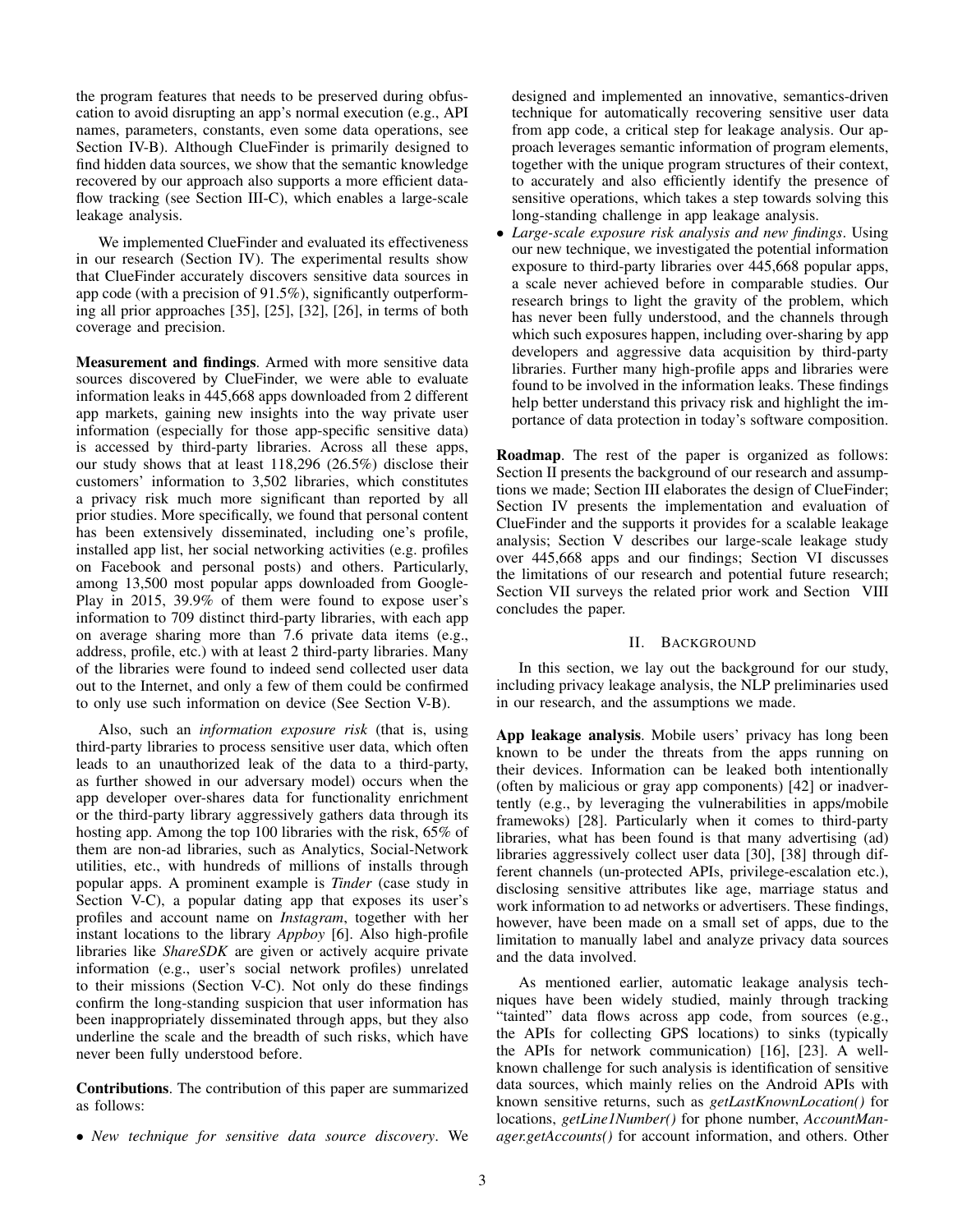sources often need to be labeled manually. To facilitate datasource identification, tools like SUSI [35] can automatically recover from app code a large number of System APIs likely to import data. Less clear, however, is whether these APIs return sensitive information and therefore should be labeled as data sources. To capture such sensitive inputs, semantics of the imported content and the context of the related operations need to be studied. The idea has been used to find the sources on user interfaces, based upon the text content associated with sensitive user inputs such as "enter user name" and "password" [32], [25]. Even more challenging here is the labeling of the private data downloaded from the app's server or uploaded from its local repository. For example, when the user logs into her account, little context information is given during the importation of account data.

Natural language processing. ClueFinder leverages a set of NLP techniques to discover sensitive program elements and control false positives. Following we describe the key techniques used in our approach:

*Stemming*. Stemming is a process that reduces inflected (or sometimes derived) words to their stem, base or root forms: for example, converting "changes", "changing" all to the single common root "change". In our case, stemming helps us to find more semantic clues, particularly the program elements with prefixes and acronyms in their names: for example, the stem "addr" derived from "address" can match the variables names like *"user addr"*.

*Parts-Of-Speech(POS) tagging*. POS tagging is a procedure to mark words as a particular part of a speech, based upon their meanings and context (relations with other words in a sentence, such as nouns and verbs). State-of-the-art POS tagging technique can already achieve over 90% accuracy [29]. Here we use POS tagging to determine whether a privacyrelated keyword is actually a noun in the term or the sentence. For example, "address" in "address this problem" is a verb, just describing the action happening to another word, so it is not likely to represent a physical home address.

*Dependency relation parsing*. Dependency relation parsing analyzes a sentence, identifies the grammatic relations between different words and represents the structure of a sentence, based upon such pairwise relations, as a dependency tree. For example In the sentence *"Bell, based in Los Angeles, distributes electronics"*, the relation between "Bell" and "distributes" is described as *nominal subject*, where "Los" and "Angeles" represents a compound relation. In our research, such a dependency relation helps us to determine whether a specific privacy-related keyword is the dominator of its sentence, which is most likely to be the theme of the sentence.

Assumptions. The purpose of ClueFinder is to detect sensitive data sources from legitimate app code, covering those missed by all prior studies, particularly program elements related to the private user data imported from app servers. We do not consider deeply obfuscated programs that remove all semantic information from their program elements. Actually, Our study (see Section IV-B) shows that app developers tend not to obfuscate data-related code within their apps and the thirdparty libraries they integrate to avoid disrupting the apps' normal executions (e.g., causing a crash). As a result, we found that even moderately obfuscated code (e.g., through ProGuard) preserves a lot of semantic information: e.g., among all such apps discovered in our research, we found that over 50% of the method names are not obfuscated (Section IV-B) and over 98% of the apps still contain readable constant strings. Note that what we are interested in is unauthorized disclosure of sensitive data within an app to a third-party library, and therefore malicious apps covertly sending user data to the adversary are outside the scope of our study.

Further in our measurement study (Section V), we consider acquisition of sensitive user data by an untrusted third-party library to be an exposure risk. Even though this exposure does not necessarily mean that the data will be leaked to an unauthorized party, often the possibility of the leaks cannot be eliminated due to the complexity of data-flow analysis on these libraries.

# III. CLUEFINDER DESIGN

As mentioned earlier, although app code is semantics-rich, recovering truly sensitive data sources from the code is by no means trivial. Particularly, direct search for keywords does not work well, which misses many potentially sensitive tokens (e.g., prefixes, acronyms) in the identifiers of various program elements (variable, method, function, etc.). Also importantly, the presence of a single specific token does not necessarily indicates the operations on sensitive user data. In some cases, even when the token semantically looks perfectly relevant, for example the method *getPhoneNumberPrefix*, the corresponding program element may not touch sensitive data at all: in the example, the function does nothing but a format check on phone numbers. Thus, a precise semantic analysis is required to determine whether a token refers to a privacy-related activity. Further, the program elements carrying sensitive tokens may not carry private content (e.g., a constant string) themselves. They need to be linked to the true sources of private data through program analysis.

In this section, we show how the design of ClueFinder addresses these challenges and how the technique fares on real app code.

## *A. Design Overview*

The idea behind ClueFinder is to quickly screen across a program to locate privacy-related tokens within program elements and then semantically evaluate the elements to drop false positives. Finally, a program structure analysis is performed to determine whether indeed each of these elements is involved in a sensitive data operation through a method invocation. Following we describe the architecture of this design and utilize an example to explain how it works.

Architecture. Figure 3 illustrates the individual components of ClueFinder and their relations. Our design includes a Semantics Locator, a Semantic Checker, a Structure Analyzer and a Leakage Tracker. Given an Android app, Semantics Locator first dissembles its code and identifies the program elements carrying sensitive tokens. These putative sensitive elements (string constants, variables, and method names) are then inspected by Checker, which uses NLP techniques to determine whether identified tokens are indeed the main subject of each element or its identifier's content (Section III-B).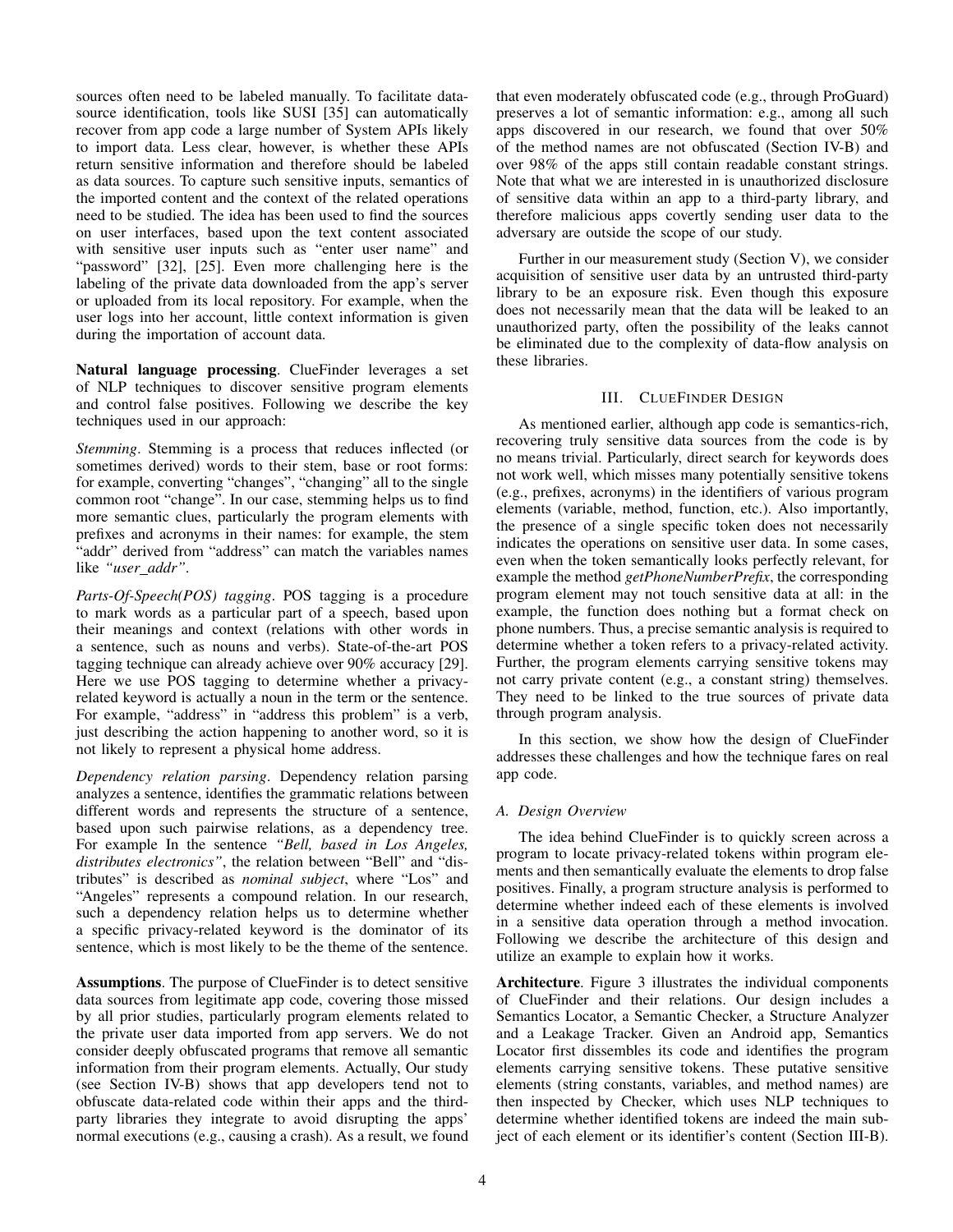

Fig. 3. Design of ClueFinder

Those meeting the standard further go through a program structural analysis, in which Analyzer classifies each function invocation statement involving an element as either sensitive or not. The reported sensitive ones are handled over to Tracker that incorporates the semantic information inside the app code into a data-flow and reachable analysis to trace the propagation of sensitive information.

Example. The example in Figure 4 shows the code snippet from *SnapTee*, through which one can design and purchase personalized T-shirts. Note that here we re-organize part of the app code for ease of illustration, while maintaining all semantics in the original (decompiled) app code. As we can see from line 25 to 29, the app first acquires a user's Facebook profile (line 26) and then sends a sharing post (line 28) to the user's Facebook account. After that, however, both the profile and the Facebook post are handed over to a third-party library function *trackShareEvent* (line 30).

To analyze the snippet, the Locater leverages a set of keywords representing 4 categories of sensitive data as identified by Google Privacy Policies [3] and prior research [39], [22], [32], together with their derived prefixes and acronyms through stemming to capture elements like *"home addr"* (line 6), *getUserFbProfile* (line 26), *"I'm designing my own tees on my phone!"* (line 18), which all carry sensitive tokens *"home address"*, *"profile"* and *"phone"* respectively. The Checker then looks into these elements, picking out the ones like *getUserFbProfile*, given the observation that the token it involves (*"Profile"*) plays the role of a subject described by verb *"get"*. Also, for the long sentence in line 18, the Checker finds that *"phone"* actually not serves the theme (*"design tees"*) by the dependency relation parsing, and thus filters out this element as there is no indication it carrying private data. To further determine whether other elements left are indeed sensitive, their corresponding function invocation statements (e.g., line 5, 6, 8, 26) are inspected by Structure Analyzer, based upon their features: for example, statement in line 26 is a true positive since it returns a Json typed object, which could contain sensitive data, while the statement in line 5 is a false positive, since it only returns a boolean value to check whether the Json object contains a key with a name *"home addr"*.

All identified statements are used as sources for a dataflow and reachable analysis performed by the Tracker. Such semantics-driven approach helps reduce the complexity of tracking propagation of sensitive data. For example, confirm a user profile leakage (a coarse-grained private data) from Line

```
1 ## In co.snaptee.android.utils.FacebookFunctions
2 Json getUserFbProfile(HashMap userBasicInfo) {
    JsonObject userJson = UserBasicInfo.toJson();
    ## Gather other user information
    5 If(userJson .contains("home_addr")){
      jsonObject.put("home_addr", this.homeAddr);
 7 }
8 this.uri = jsonObject.get("userProfile_uri");
    9 if(this.uri == null) {
10 throwNullPointerException("Profile URI is
          null", exception);
11 }
12 return jsonObject;
13 }
14
15 Builder shareToFacebook(String shareContent)
16 {
17 Builder builder = new Builder();
18 builder.setContentTitle("I'm designing my own
        tees on my phone!");
19 builder.setContentUrl(
        Uri.parse("https://snaptee.co/getapp"));
20 builder.setShareContent(shareContent);
21 Log.d("FacebookFunctions", "Try to invite FB");
22 return builder;
23 }
24
25 ## Getting user profile on Facebook
26 currentUser = getUserFbProbile();
27 ## Trigger sharing activity
28 shareToFacebook(shareContent);
29 ## Tracking user activity by invoking API from
      third-party library
30 trackShareEvent(currentUser,
      builder.shareContent);
```
Fig. 4. Overview code example

26, without analysing the actual code in this method (Line 2- 13). The process ends when the related data is found to be accessed by a desired sink (e.g., a third-party library in line 30).

## *B. Semantic Clue Locating*

Semantics Locator. To identify privacy-related data through the semantics of program elements, we first need to determine the set of data considered to be sensitive and keywords associated with them. Such information was gathered from multiple sources in our research. Particularly, we utilized 35 data items identified by Google Privacy Policies to be private content [3], together with additional 17 items reported by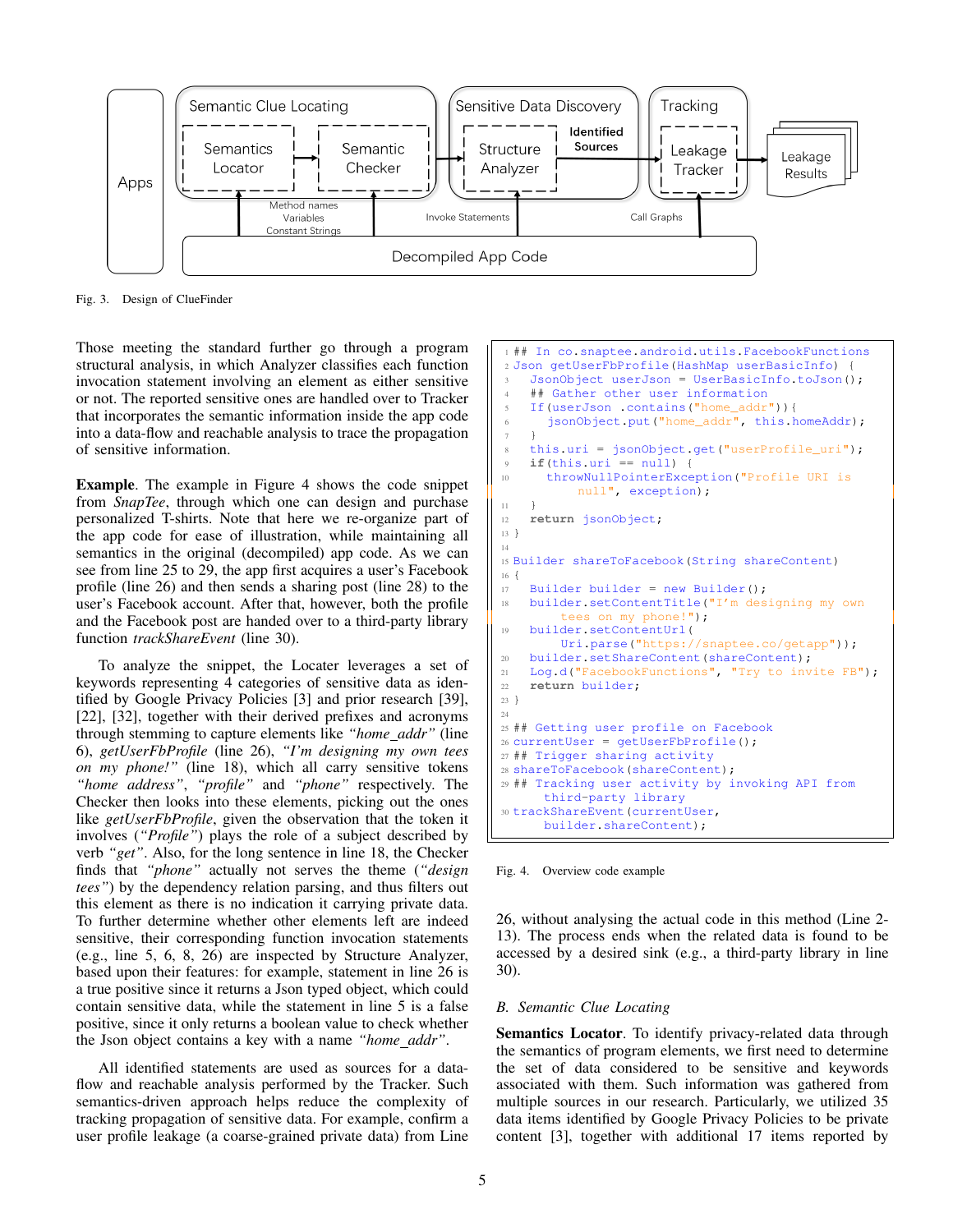prior privacy-related research [39], [22], [32]. For example, Financial Times (FT) [39] provides a calculator for evaluating the price of one's private data.

These items are organized by ClueFinder into 4 categories, including user identifiers, user attributes, location data and account information. In total, 121 keywords or keyword pairs are identified (see examples in Table I). Further, we use Word2Vec [31] to find more synonyms of these sensitive items. Also, the keyword set is extended using stemming (to find out their prefixes), with more similar texts extracted from 10,000 popular Google-Play apps (e.g., "addr"). This allows ClueFinder to capture as much sensitive semantics as possible from app code.

TABLE I. KNOWLEDGE BASE FOR PRIVACY-RELATED SEMANTICS

| Category               | Sample Keywords                                                                                               |
|------------------------|---------------------------------------------------------------------------------------------------------------|
| <b>User Attributes</b> | first name, last name, gender,<br>birth date, nick name, education,<br>app list, device os, credit card, etc. |
| User Identifiers       | user id, account number, access token,<br>sina id, facebook id, twitter id, etc.                              |
| Location               | latitude, longitude, lat, lng, user address,<br>zip code, city, street, etc.                                  |
| Account                | account name, user name, phone number,<br>mobile no, password, passwd, pwd etc.                               |

For all elements in decompiled app code, ClueFinder uses word-splitting to break their names into tokens, using common delimiters (e.g., user addr) and capitalized letters (e.g., *getUserFbProfile*). Then, it performs best-effort matching using its knowledge base (4 data categories and their representing tokens), searching for the tokens (keywords, prefixes and abbreviations) inside the identifiers of program elements. As a result, the elements involving privacy-related tokens are labeled for a more in-depth semantic analysis.

Semantics Locator finds out the elements with sensitive tokens in their names. This, however, does not necessarily mean that these elements are indeed privacy-related. As an example, in Table II, Index 1, the method *getStreetViewActivity* contains the sensitive keyword "street" but is actually unrelated to the user's location data. To remove such false positives, our approach runs Semantic Checker to further analyze the semantics of these elements.

Semantic Checker. Semantic Checker runs POS tagging and dependency relation parsing to get more in-depth semantic information from labeled elements. What we want to understand is whether a sensitive token actually serves as the "theme" of labeled content (element names or the content of a constant), which is more likely to indicate the presence of sensitive information, compared with the situation that the tokens are only used to describe other less nonsensitive terms (e.g., "street" in *getStreetViewActivity*). For this purpose, the Checker tries to determine whether the token is a noun and also characterized by the following dependency relations with its context terms in a phrase or a sentence:

• Direct-object relation (Dobj): The direct object of a verb phrase is the noun phrase that is the (accusative) object of the verb: e.g., *getAddressFromServer* in Table II, Index 4. Here, the identified sensitive token with a noun POS tagger ("Address") has the *Dobj* relation with ("get"), indicating that this term is related to an access to location information. Other examples (1, 2, 3) are also presented in Table II.

- Nominal subject (Nsubj): A nominal subject is a noun phrase that is the syntactic subject of a clause. This is a relation the Checker looks for in the absence of *Dobj* between an identified sensitive token and its context. For example, "business phone number selected", in which the sensitive token "phone number" is the topic of the sentence, indicating the presence of the information in its related program location. Example for such case is also presented in Table II, Index 5.
- Negation modifier (Neg): The negation modifier is the relation between a negation word and the word it modifies. In our case, if the sensitive token found in the element appears with a *Neg* modifier, likely the element does not relate to sensitive content. E.g., "Do not input your password here".
- Other relations: When the sensitive token labeled actually has a dependent (*Dep*) or compound (*Compound*) or openclausal complement (*Xcomp*) relation or other relations with its context (other words in the same element name or constant string), we found that the token becomes less of an indicator for the presence of private content, since the token in this case is no longer the theme of its context (the target of an access or the topic of a sentence). Examples for such relations are presented in Table II, Index 1, 2, 3, 6.

Using the relations above, Semantic Checker filters out the program elements involving sensitive tokens but less likely to be actually related to privacy content. These elements are then inspected by Structure Analyzer to further reduce false positives. In our implementation, the Checker was built upon Stanford Parser [29], a standard NLP tool for POS tagging and dependency relation parsing.

# *C. Sensitive Data Discovery and Tracking*

Structure Analyzer. Even when a sensitive token plays a central role in the name of a variable or a method, or the content of a constant string, such program element may not necessarily relate to private content. For example, the statement in line 5 of Figure 4 talks about home address; however, the operation here is just checking whether the data object contains a key "home addr". Another example is line 10 *"Profile URI is null"*, which actually is an output to explain an exception. So, to identify truly sensitive operations, not only do we need to check the semantics of the program elements' identifiers and constant content, but it is also important to look into the semantics of actual program operations specified by the statements involving these elements.

Serving this purpose is Structure Analyzer, which utilizes a set of program structural features to determine whether a sensitive-token related statement indeed touches private user content. In our research, we focus on method invocation statements, since sensitive user data are accessed by thirdparty libraries typically through method calls. To find such statements, the Analyzer first locates all method invocations (e.g., line 5, 6, 8, 10 in Figure 4) directly or indirectly related to a labeled program element (which involves sensitive tokens), and then extracts features from these statements to capture those accessed sensitive data. Specifically, when a method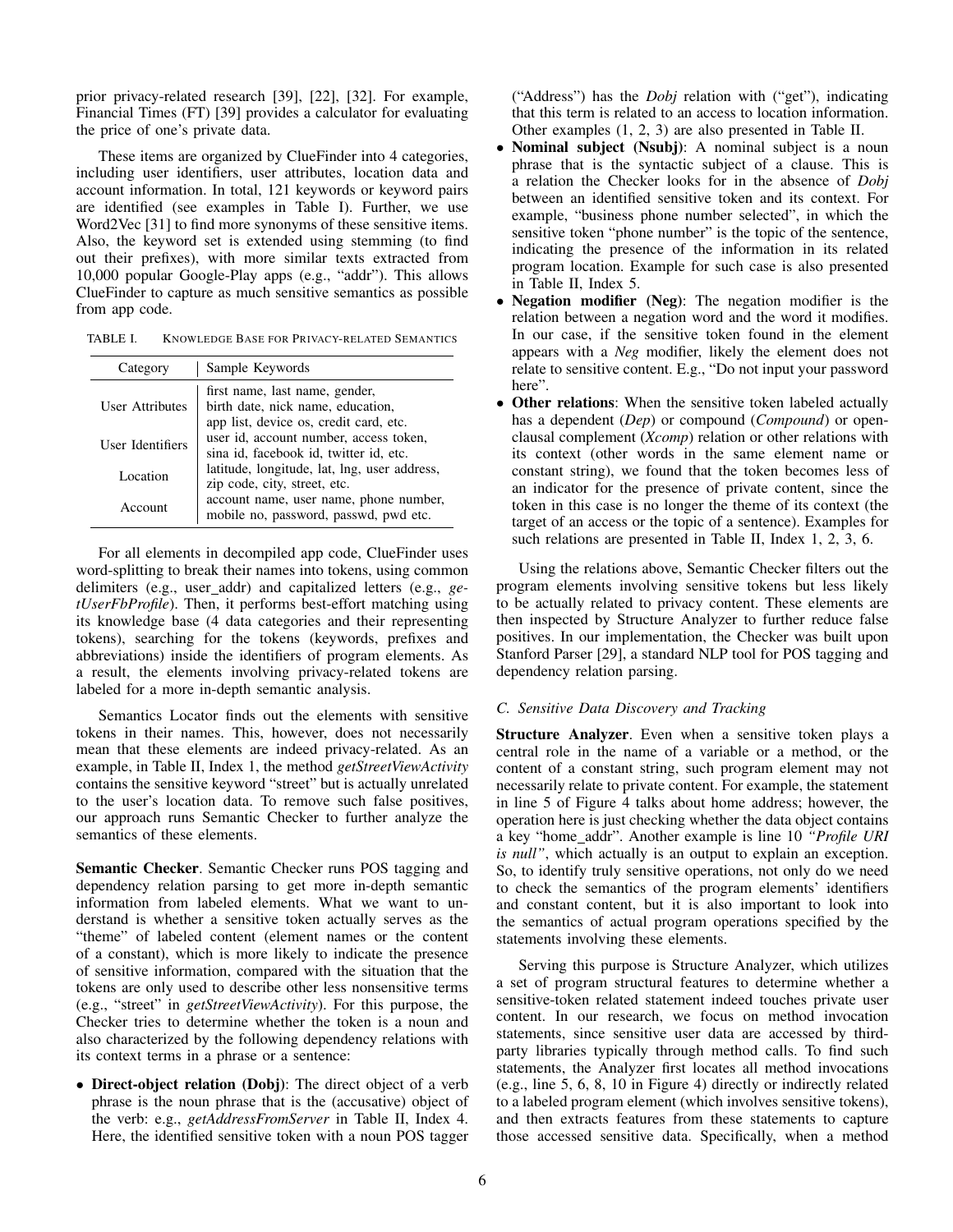TABLE II. EXAMPLES FOR SEMANTIC CHECKER

| Index          | Element                                           | Description                                                                                                                                                               |
|----------------|---------------------------------------------------|---------------------------------------------------------------------------------------------------------------------------------------------------------------------------|
|                | getStreetViewActivity                             | As a negative example, "street" only holds a <i>Compound</i> relation with "Activity",<br>the <i>Dobj</i> relation here is between "get" and "activity".                  |
| $\overline{2}$ | getLocationUpdate-<br><b>TimeIntervalInMillis</b> | As a negative example, "Location" only holds a <i>Compound</i> relation with "Interval",<br>the <i>Dobj</i> relation here is between "get" and "Interval"                 |
| 3              | "I'm designing my own<br>tees on my phone"        | As a negative example, "Phone" only holds a Nmod: poss relation with "my", and a<br>Nmod:on relation with "design". The Dobj relation here is between "design" and "tee". |
| 4              | getAddressFromServer                              | As a positive example, "address" here is with POS tagging "NN", and holds a <i>Dobj</i><br>relation with verb "get".                                                      |
|                | "Username must be<br>in valid format"             | As a positive example, although there's not <i>Nsubj</i> relation in the sentence, "Username"<br>holds a <i>Dobj</i> relation with "Format".                              |
| 6              | new friend num                                    | As a negative example, "Friend" only holds a <i>Compound</i> relation with "num".                                                                                         |

name is labeled, all statements that trigger the method are considered to be potential sources of private information. For labeled variables and constant strings, the Analyzer performs a data-flow analysis on them to identify all the invocations that take the elements or their derivatives as parameters. All such statements are then inspected for their program structural features.

Our key observation is that when labeled elements are involved in data read or write operations, almost always the operations are related to sensitive information, with the source of the information being the element when it is a variable, another variable in the same method call when the element is a constant, or the return value of the call when it is a method. Leveraging this observation, our approach analyzes how these elements are used in an invocation statement to seek evidence that such sensitive data operations indeed take place. Such evidence could be as simple as the presence of keywords such as "get", "put" in a method name (e.g., *getUserFbProfile* in Figure 4). It can also be the return of a data-typed object from a method call: e.g., *getUserFbProfile* returns a Json object (line 12 in Figure 4). Another example is the pattern of using different types of data together: e.g., a constant string (key) often appears in front of a string variable (value) in a method invocation; an example is line 6 of Figure 4. These features are summarized as follows:

- Method name. As mentioned earlier, a feature used in our research is whether a method name in a labeled statement contains a specific token representing data operations, such as get/set/put/add/insert/delete/remove/read/write/save.
- Parameter type. We also look at the primitive data-types of the parameters in a method invocation, which indicates the presence of data operations. Examples include String, HashMap, Json, etc.
- Return type. The return type of a method call also provides evidence for the presence of data operations: e.g., a data read brings back a result in String, HashMap, Json, etc.
- Base value type. Many data operations happen through specific Java class libraries. Therefore, for those statements which contain a base value (e.g., *hashMap* in method *hashMap.put(key, value)*), the class type of the base value can also help differentiate data access from other operations. For example, in Figure 4 line 6, the *Json* class for *jsonObject* is used to process data while in line 21, the *android.util.Log*

class for base value *Log* does not relate to data use.

• Constant-variable pattern. Also useful to identification of sensitive data operations are the patterns of constant-variable parameter combinations in method calls. For example, the first parameter of *hashMap.put("user",* \$*u)* is a constant and the second is a variable, which is a standard key-value combination for a data-processing method call. In another example *hashMap.put("user", "default")*, its parameters are all *String-Constant*, and thus the call does not indicate the existence of data access.

On top of such features, Structure Analyzer runs a Support-Vector Machine (SVM) classifier to determine whether a given statement indeed involves private data. The classifier was trained using 4,326 statements randomly selected and manually labeled from 100 apps, as elaborated in Section IV.

Leakage Tracker. The statements together with privacyrelated semantics recovered by ClueFinder are treated as the actual "sensitive" sources for detecting information leaks. Specifically, Leakage Tracker extracts data-typed objects within the statements from their parameters or return values, and then performs a data-flow based taint analysis on these objects. The purpose of this analysis is to find out whether sensitive data flows get into the sinks that indicate leaks of the information to unauthorized third parties. Ideally, one may expect that such a sink is an API used by an untrusted library to send tainted data out to the Internet, as did in prior research [37]. In practice, however, tracking tainted flows across library code is often too heavyweight and less precise, particularly for a static analysis important for evaluating a large number of apps. Therefore, in our research, we instead looked for the presence of an *exposure risk*, when the tainted data flow into an untrusted library, since in this case, the data is no longer safe and its content could be disclosed to the thirdparties through various channels hard to capture by the existing technologies (i.e., cover channels).

What is unique for ClueFinder is its utilization of semantics to enhance the taint analysis, which enables more efficient detection of the exposure risk. For example in Figure 2, even without analyzing the code from Line 2 to 5, the semantics of the method invocation at Line 14 (e.g., the constant "last\_location" involved) immediately reveals the involvement of sensitive content in the function's return value (*basicInfo*).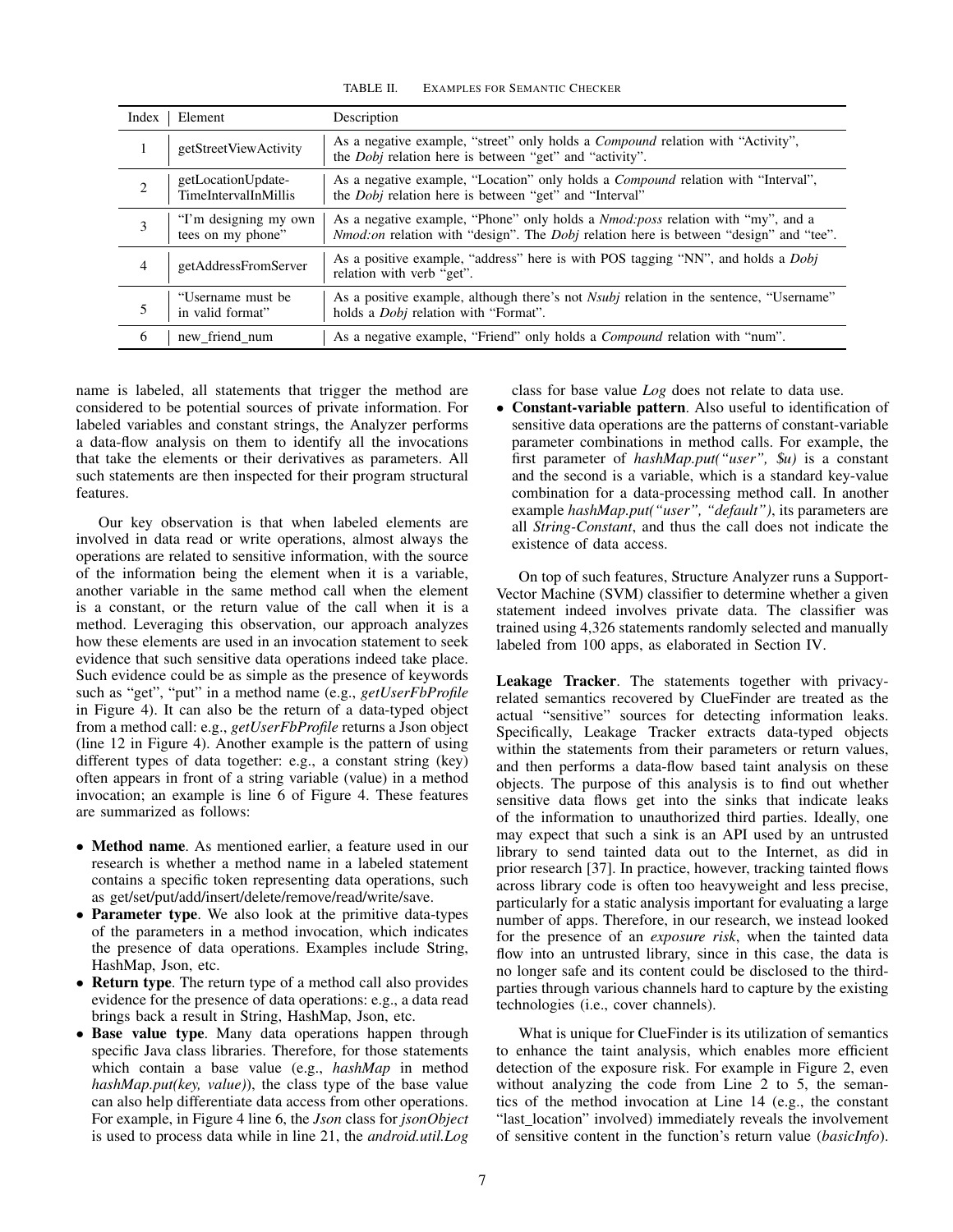In this way, we can quickly determine whether private data are under the exposure risk, avoiding more expensive dataflow analysis.

#### IV. EVALUATION OF CLUEFINDER

In this section, we first describe our experimental settings for evaluating ClueFinder, and then report its effectiveness and performance. Also, we compared our approach with prior work, which demonstrates that ClueFinder outperforms the prior approaches in terms of sensitive data discovery.

## *A. Experiment Setting*

We implemented ClueFinder in Java (1,604 LOCs) and Python (609 LOCs). Our implementation extends the Flow-Droid framework for analyzing decompiled packages in the Jimple format (an intermediate expression for analyzing DEX code). Note that since FlowDroid renames all local variables (like "\$r1", "\$r2") when decompiling app code, current implementation of ClueFinder only utilizes global variables like static fields. ClueFinder also utilizes the Java implementation of Stanford Parser [29] for its NLP analysis. Its Structure Analyzer component extracts the features from the Jimple statements and runs the Python implementation of SVM from Scikit-Learn [11] to train the classifier. All our experiments were conducted on a 32-core server, with a Linux 2.6.32 kernel and 64GB memory.

Training data. The classifier was trained using a *labeled set* of 4,326 statements (half positive and half negative) which were manually labelled by two Android experts from 100 popular apps. Specifically, in this manual-labelling process, we first randomly selected 100 apps from Google-Play (crawled in August, 2016) based on the top-popular list during that period. Then, we automatically extracted all statements involving privacy tokens from these apps by Semantics Locater and Checker (See Section III-B), and let each of the expert to identify if the given statements contain private data or not. To create a more precise training set, each statement was labelled as either positive or negative only when both of the two experts give the same result. In total, we collected 7,354 labelled statements, including 5,191 positive samples and 2,163 negative ones. Since SVM classifier usually gets better results under balanced training set [21], we used all negative statements, together with the same amount of positive statements by random selection from labelled data as our training set. As a result, the total amount of our training set is 4,326.

### *B. Effectiveness*

In our experiment, we first ran a ten-fold cross validation on our *labeled set* (with 4,326 labeled statements in 100 apps). ClueFinder achieved a precision of 92.7%, a recall of 97.2% and a F1-Score of 94.8%. Since our training set is randomly picked, the effectiveness of the classifier should carry over the entire app code with high probability. Also, we employed another manual validating process, by running ClueFinder over another 100 randomly selected apps crawled at the same time as an *unknown set*. Our manual validation showed that 320 out of 3,775 statements are false positives, which gives a precision of 91.5%. We did not get the recall in this manual validation due to the lack of ground truth (it is rarely possible to manually go through all code in the dataset to identify which of them are indeed sensitive sources).

The total analysis time for the 100 *unknown set* were 97 minutes (less than 1 minute per app). Such a performance level enables ClueFinder to process a large number of apps, as we did in our research (Section V).

False positives and false negatives. Most false positives reported were caused by rare cases that were not covered by our labeled set: as an example, in Figure 5, the constant parameter for the method *saveEvent* includes the sensitive term "access token", which however turns out to have nothing to do with the variable  $r1$ , an object with an "Event" type. Also, in some cases, even the program structure does not offer sufficient information for determining whether a statement involves sensitive information. For example, in line 2 of Figure 5, the method *saveAppKeyAndAppSecret* contains sensitive tokens like "Key" and "Secret"; however, such private data only appears within the method and the invocation statement is actually nonsensitive.

When it comes to false negatives, again many problems were introduced by the outliers. For example, the statement at line 4 of Figure 5 returns an integer value to encode the gender information (1 for male and -1 for female), which does not meet the expectation that the gender data is supposed to have a string type. Another source of the problem is the incomplete knowledge base: some sensitive terms, such as "lon", "father's name" and "mother's name", are not considered keywords for sensitive content; as a result, what ClueFinder discovers is only a subset of truly sensitive data items.

```
1 void saveEvent("init", "put access token to
     extras", $r1);
2 Umeng.UMTencentSsoHandler: void
     saveAppKeyAndAppSecret();
3 Java.Util.HashMap<Object,Object>.put("username",
     $r1);
4 Integer gender = getUserGender(user);
```
Fig. 5. False positive and false negative samples

Code obfuscation. As mentioned earlier, ClueFinder is not designed to analyze deeply obfuscated code with all its semantic information removed. This, however, does not mean that our approach cannot tolerate any obfuscation and can be easily defeated by the tools like ProGuard [9]. Actually we found that a significant amount of semantics is preserved in moderately obfuscated code, e.g., that protected by Pro-Guard, and therefore can still be analyzed using ClueFinder. For example, Figure 6 shows a code snippet obfuscated by ProGuard. As we can see here, strings (e.g., "ReportLocation" in line 1), parameter types (e.g.,"String" and "Object" appeared together in line 2) and API calls (e.g., *JSONObject.put()* in line 4) all carry meaningful content, which can be leveraged as features by ClueFinder's classifier to determine the presence of sensitive data sources<sup>1</sup>. In our research from the aforementioned *unknown set* with 100 randomly selected apps, we found

<sup>&</sup>lt;sup>1</sup>Note that even though BidText could also utilize constant strings, it does not work on other code features and therefore will be less effective in analyzing such code, as we further elaborated in the comparison with ClueFinder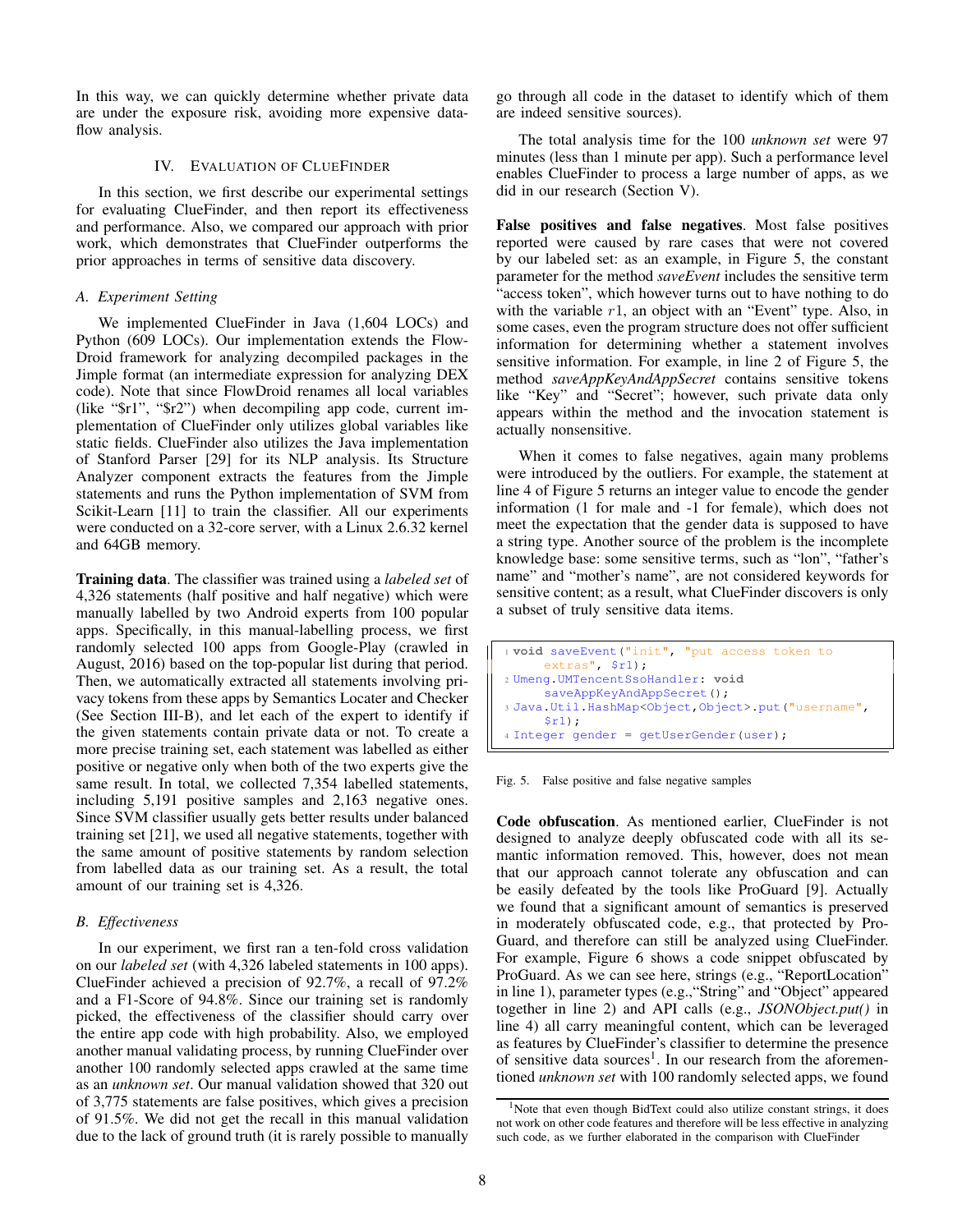that 11.3% (426/3,775) of the statements in these apps were obfuscated. Nevertheless, sensitive data sources and exposure risks within these apps were all identified by our approach, since our classifier leverages a whole set of features that cannot be easily obfuscated, such as system-level parameter objects and return values like String, Json, etc.

```
1 $r0.com.*.sdk.ei: void
     a(String,Object)>("ReportLocation", $r3)
2 $r1 = staticinvoke <com.*.SharedPref: String
     b(Context,String,String)>($r0, "Gender", $r1)
3 $r4 = virtualinvoke $r3.<com.*.bean.ay: String
     c(String)>("user_password")
 4 $r7.<JSONObject: JSONObject
     put(String,Object)>("cust_gender", $r2)
```
Fig. 6. Samples of partially obfuscated statements (in Jimple format) identified by ClueFinder

Such semantic information is preserved due to a few practical constraints in code obfuscation. Specifically, systemlevel methods, as discovered by SUSI, cannot be easily obfuscated and their meaningful names and parameters therefore are retained by the tools like ProGuard. As an example, 98% of constant strings in our unknown set are humanreadable. Also, we found that app developers tend to avoid obfuscating data-related modules (e.g., those containing GSON objects) and third-party SDKs, since improper changes to these program elements could easily introduce errors to program execution or even cause a crash. As an example, GSON utilizes reflection at runtime to dynamically map JSON objects to classes, constructing properties based upon matching strings discovered from the objects with keywords; this approach no longer works when the string such as "model.name" is replaced with "a.b" by ProGuard. Further, third-party frameworks (e.g., Inmobi [4]) and SDK interfaces are rarely obfuscated, to make sure that the developers can easily incorporate them into her app code.

# *C. Comparing with Prior Approaches*

API-based labeling. As mentioned earlier (Section II), prior work SUSI [35] can automatically discover hundreds of sources from various Android System APIs. However, it often cannot determine whether a source is indeed sensitive. For example, *json.get("password")* becomes related to sensitive content only because its parameter reveals that the method returns password.

ClueFinder is designed to identify such sensitive sources from their context. In our research, we randomly selected 15 popular APIs and extracted 10,116 statements involving them from 100 randomly chosen apps. Among all these statements, ClueFinder detected 2,266 sensitive data sources. As a result, over 77.6% (7,850) of statements which SUSI found turning out to be false positives (not sensitive). Given the effectiveness of ClueFinder that already discussed before (with 92.7% precision and 97.2% recall), the comparison result indicates that our approach is much more effective in finding truly sensitive data sources compared with SUSI.

UI-based labeling. Prior approaches like UIPicker [32] and SUPOR [25] can identify sensitive data from an app's UI elements (e.g. an input field). However, these elements are only a subset of private data sources in an app. In contrast, ClueFinder is capable of finding all sensitive sources, including not only UI elements but also imports of private data from servers. In our study, from the aforementioned *unknown set* with 100 randomly selected apps, we manually identified 892 unique UI elements related to private inputs (e.g., username and password in UI). These elements are all the prior approaches could find. Then, we ran ClueFinder over the 100 apps which reported 2,388 unique sensitive data sources. Our further manual validation over these sources showed that in most cases, ClueFinder identifies all the UI sources. What's more, it identifies 2 times more non-UI sources missed by approaches like UIPicker and SUPOR in total.

Semantics-based taint tracking. Similar to ClueFinder, Bid-Text also searches constant strings inside programs for sensitive keywords. However, BidText is more focused on its unique bi-directional taint analysis than semantics-based sensitive source discovery. It does not work on variable, method names, prefixes and abbreviations of keywords, nor does it evaluate grammatical dependencies among semantics tokens except the negative relation. In our research, by setting up these two approaches with basically the same settings for data-flow analysis (we implemented an intra-process, flowsensitive analysis with sinks to HTTP network), we compared our implementation of ClueFinder with the released version of BidText [2], in terms of precision, coverage and performance in discovering sensitive sources.

As Table III shows, among the 100 popular apps in the *unknown* set, ClueFinder reported 50 (44.6%) more sensitive sources than BidText (162 true positives vs. 112), resulting in a much higher coverage than BidText. This is mainly due to ClueFinder's in-depth NLP analysis for understanding code semantics, as well as the utilization of code structure for locating private data. For example, ClueFinder found 32 sensitive sources using semantic information from method names, which BidText could not handle. Also, ClueFinder has a more detailed knowledge base (characterized by not only keywords but also meaningful prefixes and abbrievations), and its semantic locating mechanism (in Section III-B ) enables it to capture more privacy-related semantics: e.g. "addr" for "address". BidText utilizes only a fixed keyword set, and matches these keywords from app code by human-defined regex expressions.

Also, ClueFinder reduces the false positive rate compared with BidText (8.5% vs. 14.5%), because our approach utilizes more grammatical relations and program structures to control false positives, while BidText only drops the labled strings involving negative description. Other strings, such as 1, 2, 3 in Table II, will be falsely reported. Further, since BidText only evaluates constant strings and most of them do not contain complicated expressions, our approach only lowers down the false positive rate by 6% compared with the prior approach. It is important to note that the major strength of ClueFinder is it expands the types of sensitive sources that can be discovered. In this perspective, the advantage of our approach is significant, detecting 44.6% more true positives.

Finally, ClueFinder outperforms BidText in performance (1.86 times faster), due to its lightweight semantics-based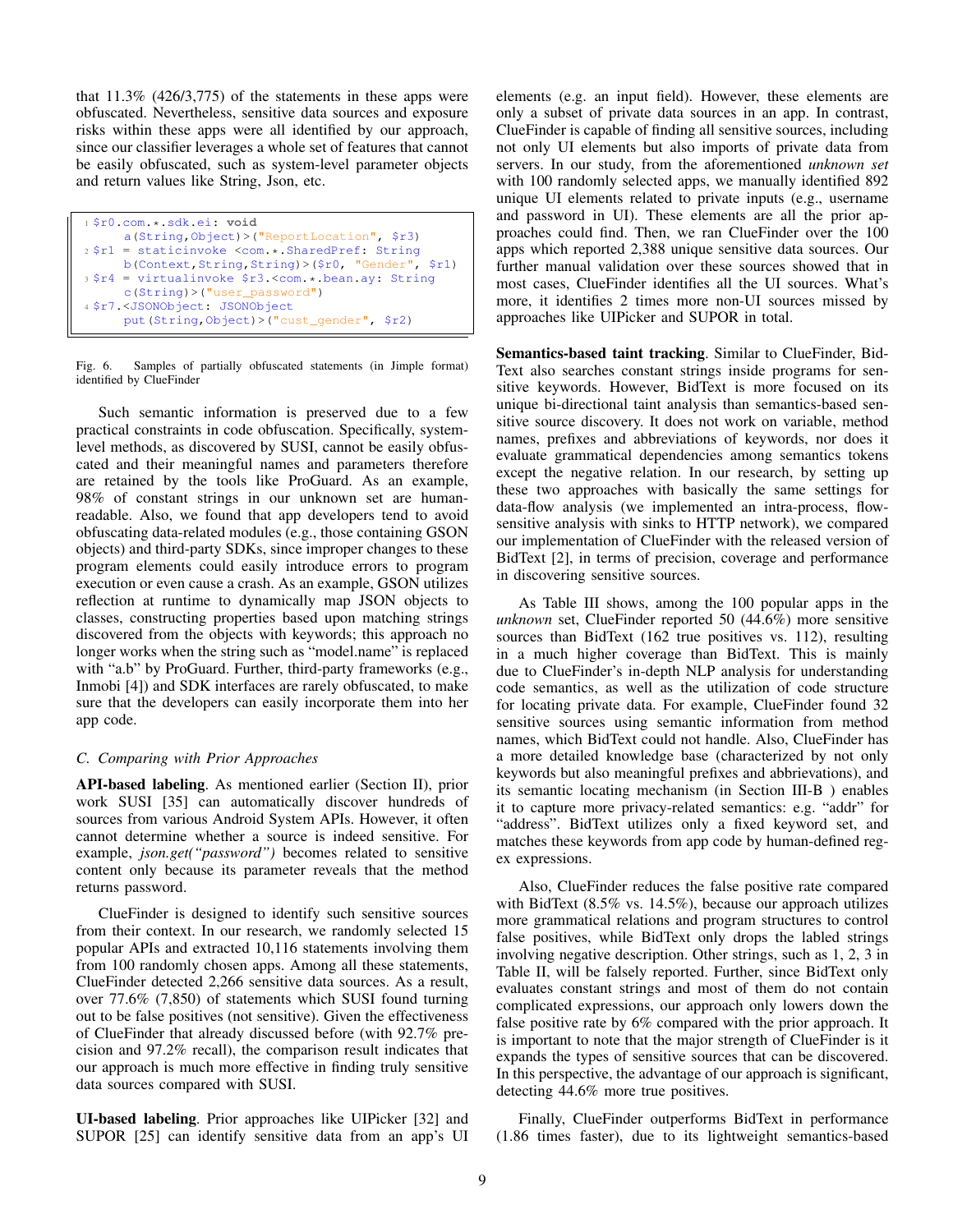leakage analysis, which largely avoids the expensive data-flow analysis. In the meantime, we acknowledge that BidText's unique bi-directional dataflow technique could help it more accurately track some information leaks ClueFinder misses, given that the focus of our approach is just sensitive source discovery.

TABLE III. COMPARISON WITH BIDTEXT

|                          |       | BidText ClueFinder |
|--------------------------|-------|--------------------|
| Detected sensitive data  | 131   | 177                |
| Num. of false positives  | 19    | 15                 |
| Avg. Analysis Time (Sec) | 97    | 55                 |
| Precision                | 83.5% | 91.5%              |

### V. LARGE-SCALE LEAKAGE STUDY

In this section, we report our measurement study over 445,668 real-world apps, which analyzed their privacy leakage to third-party libraries. Note that although ClueFinder is capable of detecting all kinds of private data within an given app code, here we just focus on the findings related to the sources missed by the prior research, since more conventional sources, such as API-based imports of IMEI, IMSI and GPS locations, have already been studied before [22], [37], [40]. Our research brings to light the pervasiveness of the exposure risk (disclosing sensitive user data to third-party libraries) and interesting cases never reported before.

#### *A. Measurement Settings*

Exposure risk. As mentioned earlier (Section I), in our measurement study, we looked for the exposure risk, that is, leaks of sensitive user data to third-party libraries. We focus on this risk instead of the library's export of sensitive data to the Internet because the latter is more difficult to detect through a static analysis (necessary for evaluating a large number of apps), in terms of performance and accuracy. Also, once an untrusted library obtains private data, it often can manage to send the data out through cover channels without getting caught. Therefore, in our study, we just conservatively considered that information leaks could happen whenever the untrusted library gets access to the sensitive data.

App gathering. As Table IV shows, our datasets are crawled from 2 different Android markets: the official Google-Play market and a third-party market (Tencent App Store). Each app in these datasets has a unique MD5-Hash to make sure there's no overlapping between different datasets. Among them, apps in the *Play-15* dataset were selected according to the top app list provided by the Google-Play website, and those in the other 3 datasets were randomly crawled from their markets. In this way, we can better understand how data leaks to third-party libraries happen in both popular and ordinary apps.

### Implementation for Leakage Tracker.

Specifically, serving the purpose of detecting privacy leakage to third-party libraries, Leakage Tracker in ClueFinder (Section III-C) went through all the invocation statements reported by its previous module Semantic Checker, and conducted a inter-procedure data-flow analysis over the identified data objects. Meanwhile, it picked out those statements either inside a third-party library or calling the library's methods. As an example in Figure 2, if the method contain HashMap object "basicInfo" flows to an API of a third-party library, immediately we conclude that the user's location data are exposed to the library by this statement.

To this end, we checked whether the package or class name of the identified statement is different from that of the app, using its first two prefixes, e.g. com.facebook for com.facebook.message, which indicates that the statement is either inside a third-party library's code or involves the library's method. Although this treatment is a bit coarse (e.g., which cannot distinguish the ad library *com.facebook.ads* from the analytic one *com.facebook.analytic*), it is still informative for us to determine whether private data have been accessed by a third-party library or by the app itself. Further we verified that such a statement is not dead code through a standard reachability analysis: that is, building call-graphs from the app's entry points to confirm that indeed the target method invocation can be reached. Note that this treatment can miss some information leaks, however, it is sufficiently accurate for detecting most leaks to third-party libraries because most of such invocations could be the interfaces between a library and its hosting app, and also lightweight, which is important for a large-scale study.

We utilized the experimental setting described in Section IV for the measurement study. During the experiments, each dataset was processed by 8 concurrently-running processes, with a 20-minute timeout set for each app. Overall, our 32-core server took 710 hours to go through all 445,668 apps, with 45.88 seconds each on average. Among all these apps, 32,533 (7.3%) could not be successfully analyzed within the timeout window.

## *B. Measurement Results*

Landscape. As can be seen from Table IV, among all 445,668 apps, ClueFinder totally discovered 118,296 (26.5%) leaking private user data to  $3,502$  third-party libraries<sup>2</sup>. On average, each app exposes 8.07 data items (e.g., an identifiers, full name, location, etc.) to 1.97 libraries. This indicates that such information exposure is indeed pervasive (over 26.5% of all the apps analyzed). For example, when the user logs into an app with her Facebook account, her Facebook profile could be sent to an ad library for marketing, and to an analytical library to track her online activities. Also, for all discovered 3,502 libraries accessing user's private data, averagely each of them collects 2.45 data items, including not only different identifiers such as Facebook id, but also other information like her various attributes, for the purpose like targeted advertising.

Particularly, the *Play-15* dataset, with selected 13,500 most popular Google-Play apps, was found to have 39.9% of its apps leaking out user data. As illustrated in Table V, such data are

<sup>2</sup>To avoid including outliers (e.g., an obfuscated package name) as a third-party library, we first exclude those extremely short package names (e.g., com.a.ab) which obviously to be obfuscated. Meanwhile, we define a threshold=10 to decide whether a package name surely presents a third-party library. The threshold is the number of total appearances of a package name in our whole dataset. Also, we exclude common social network libraries (e.g., Facebook, Twitter, Weibo, etc.) since most of private data in such libraries are originated from themselves.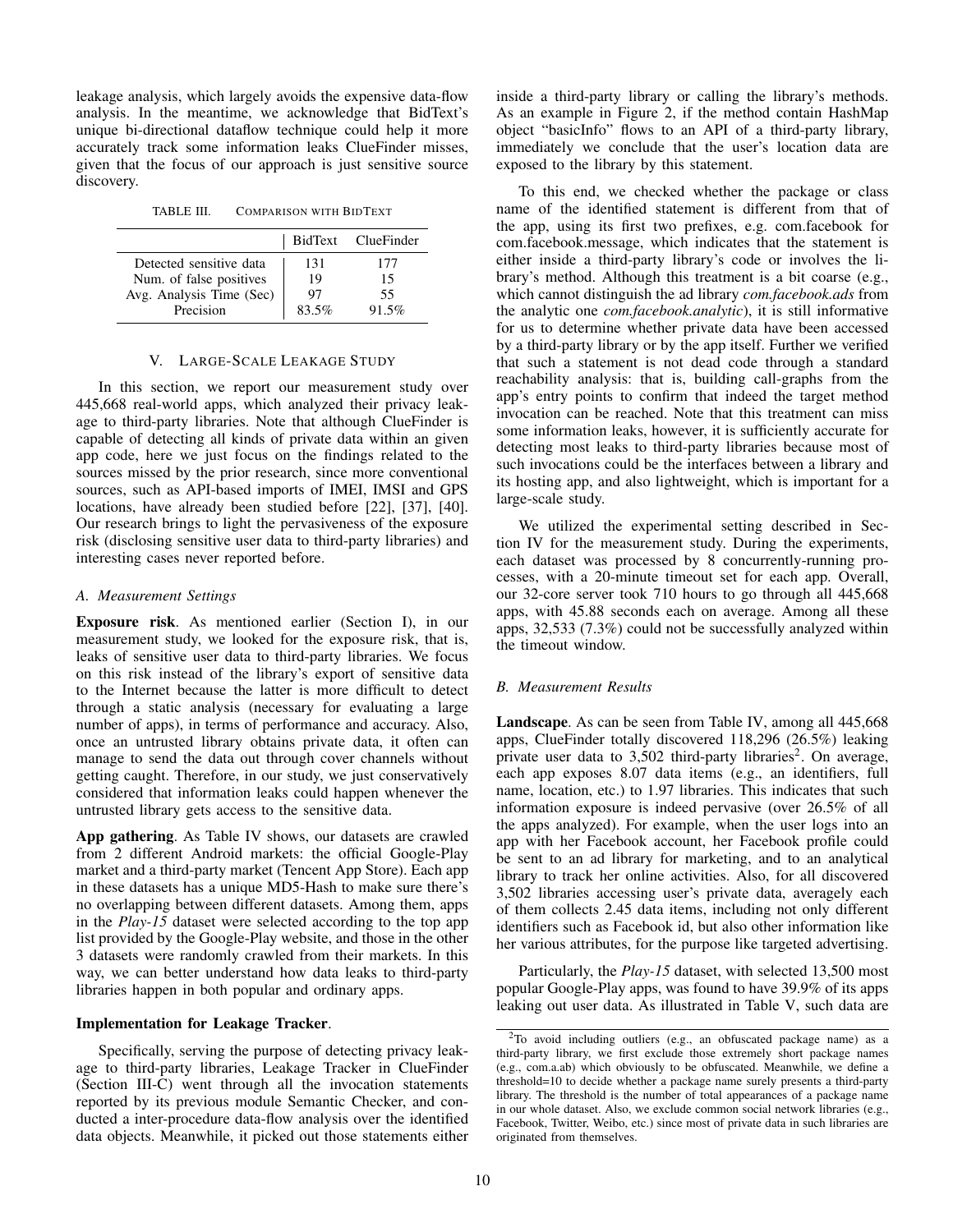TABLE IV. OVERALL LEAKAGE STATISTICS

| <b>DataSet</b> |                 | Affected Apps |          | Affected Libs |               |              |        |               |
|----------------|-----------------|---------------|----------|---------------|---------------|--------------|--------|---------------|
|                | Collect Time    | Total Apps    | $#$ Apps | $%$ Apps      | Avg.Items/App | Avg.Libs/App | # Libs | Avg.Items/Lib |
| Play-2015      | Nov.15 - Dec.15 | 13.500        | 5.385    | 39.9%         | 7.6           | 2.83         | 709    | 2.45          |
| Play-2016      | Jul.16 - Aug.16 | 71,686        | 16.310   | 22.8%         | 5.26          | 1.32         | 1.011  | 2.36          |
| Tencent-2015   | Feb.15 - Apr.15 | 169,051       | 44.392   | 26.3%         | 7.55          | 1.64         | 2.315  | 2.43          |
| Tencent-2016   | Jun.16 - Jul.16 | 191,431       | 52,209   | 27.3%         | 9.53          | 2.1          | 3.097  | 2.33          |
| Total          | Nov.15 - Aug.16 | 445,668       | 118,296  | 26.5%         | 8.07          | 1.97         | 3,502  | 2.39          |

uniformly distributed across several categories (user attributes, user identifiers, account information and location data), with each app exposing 7.6 data items to 2.83 third-party libraries on average. Compared with randomly selected apps in *Play-16*, these top apps apparently expose more information. This indicates that popular apps extensively disclose all kinds of private user information to multiple libraries within a single app. Further, by manually looking into the code of 100 randomly selected apps identified by ClueFinder, we found over half of the flagged method invocations (53.1%) are related to HTTP connections (e.g., an HTTP post where its parameters contain privacy-related contents). Also, our runtime verification by intercepting the network traffic of these apps confirmed that 59 out of 100 apps are indeed leaked private data to the servers of different third-party libraries. Note that the actual leakage scale should be higher than what we observed. We didn't see the traffic for the other 41 apps since most of them require further manual steps, e.g., logging in or even pre-registering an account. Additionally, since some libraries encode or encrypt their traffic, the leakage cannot be directly confirmed even when the app was well-explored.

TABLE V. LEAKAGE RESULTS BY PRIVACY CATEGORY IN PLAY-15 DATASET

| Category               | Apps $(\%)$   | Avg.Items | Libs | Avg.Libs/App |
|------------------------|---------------|-----------|------|--------------|
| <b>User Attributes</b> | 4,928 (36.5%) | 4.19      | 401  | 2.38         |
| Account                | 2,444 (18.1%) | 2.47      | 210  | 1.81         |
| User Identifiers       | 5,157 (38.2%) | 3.43      | 659  | 1.69         |
| Location Data          | 4,307 (31.9%) | 2.77      | 379  | 1.84         |
| Total                  | 5,385 (39.9%) | 7.60      | 709  | 2.83         |

Further, by comparing *Play-16* with *Tencent-16* in Table IV, we observed that individual apps on the un-official market (Tencent) tend to integrate more third-party libraries (1.32 vs. 2.1). Since the security vetting process in app-market like Tencent usually not be as strict as Google, apps in such unofficial stores tend to be more aggressive in collecting private data. Another observation is that although the amount of thirdparty libraries has a reasonable increment, by comparing from same dataset crawled in different periods (*Tencent-15* and *Tencent-16*, column 7-9 in Table IV), the overall apps in the market tend to have almost identical leakage scale (see column 9). This indicates such privacy leaks to third-party libraries is a long-standing problem without noticed, due to the lack effective discover tools like ClueFinder.

Library distribution and leakage patterns. ClueFinder discovered that 3,502 libraries access private user data. To understand what these libraries are and how they collect sensitive information, we took a close look at the top 100 most popular

TABLE VI. DISTRIBUTION OF TOP 100 THIRD-PARTY LIBRARIES FROM PLAY-15 DATASET.

| Library Category  | $%$ Libs | $%$ Apps |
|-------------------|----------|----------|
| Ads               | 35%      | 80.7%    |
| Analytics         | 27%      | 68.9%    |
| App Dev Framework | 26%      | 36.9%    |
| <b>Utils</b>      | 21%      | 16.4%    |
| Social Network    | 14%      | 6.2%     |
| Game Framework    | 11%      | 9.6%     |

libraries from our datasets. Table VI summarizes our findings<sup>3</sup>, where column 2 shows the percentage of libraries in different category, and column 3 shows the percentage of apps contain one of such libraries from all apps involved in privacy leakage. As we see here, most of those gathering user data turn out to be ad and analytical libraries (e.g., Inmobi, AppBrain, etc.). These libraries do not enrich their hosting apps' functionalities but constitute the major source of information leaks.

From the ways these libraries interact with their hosting apps, we can see that they are either *given* private information by the apps through API calls or actively *harvest* information (such as transferred location data, installed app list on device and timestamps for specific events) from the apps, without the app developer's awareness. ClueFinder differentiates these two scenarios by looking at where the identified sensitive statements are located: if the statement is inside the hosting app's code, clearly the app's developer intends to pass information to a library, often for enriching the app's functionalities or communicating with advertisers; Otherwise, when the statement is found in the library code, apparently the library collects user data without proper authorization. For example, the library starts a service in background when app invokes one of its public interface. We show the breakdown of these patterns in Figure 7. Also, we present our findings about these cases in Case Study (Section V-C).

Leaked content. Table VII presents prominent examples for the data items exposed to the third-party, as discovered by ClueFinder. It does not come as a surprise that several kinds of identifiers are disclosed (e.g., facebook id), often together, since they are often used in combination to track a user, even when she re-installs the app or changes her device. Regarding user profiles like gender and nick name, most of them are from social networks like Facebook. Due to the extensive use of mobile single-sign-on, once the user authenticates an app with her social network account, an authorization of profile access on social network has also been granted to the app.

<sup>3</sup>One library can have multiple functionalities in different categories, as we can see from the table.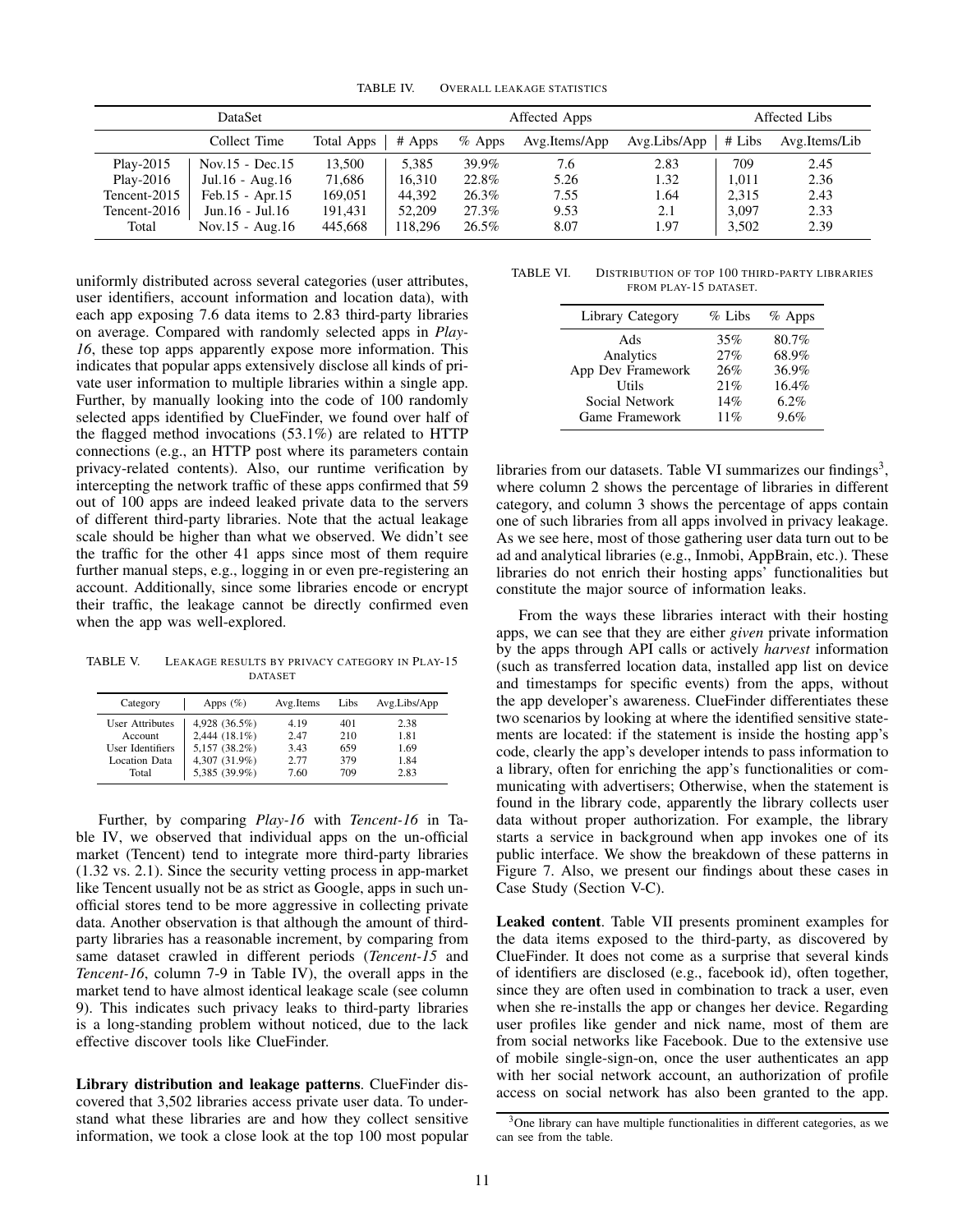

Fig. 7. Distribution of leakage patterns in detected libraries

As a result, some of such data are open to other third-party libraries the app integrates. We present a case study about such a leakage in Section V-C.

Exposure of user locations is another major source of leaks captured by ClueFinder. Unlike prior findings that location data are read directly through System APIs (e.g.,*getLastKnownLocation* [42]), interestingly most such leaks reported by ClueFinder are caused by retrieving locationrelated data from other, less sensitive sources, such as an app's persistent storage (e.g., *SharedPreference*, local database, etc.). This new location acquisition strategy could attribute to the enhancement of privacy protection on today's Android devices. Increasingly, iOS-style runtime access control has been adopted and even more fine-grained control [10], such as asking for the user consent for *every* location access. As a result, third-party libraries tend to avoid frequently invoking the sensitive System APIs, even when the app indeeds has the location permission, and instead reuse the location data collected when the app has a legitimate reason to do so, e.g., when the app is just launched to the foreground. Also we observed that some libraries even try to gather other location-related information that does not need a locationrelated permission to access. Examples include the BSSIDs of Wi-Fi hotspots, which can be used to infer locations, as reported by the prior research [41].

It is also worth noting that 12.0% of flagged third-party libraries gather the information about installed apps on a device. The list of installed apps can be used for different purposes. For example, Ironsec [5] claims on its website, "Using this platform, we're able to accurately predict what app a person will want to install next". As another example, on the website of MoPub [8], it states "User targeting allows you to target users that have or don't have specific applications". Besides, We found that some libraries, such as *co.inset.sdk* [1] and *ShareSDK* [12], even persistently monitor app installation, collecting package names and other data such as locations, app-usage time etc. As reported by the prior studies [37], [18], [22], linking installed apps to public auxiliary information can lead to violation of user privacy: for example, the presence of a gay dating app exposes the user's sex orientation.

#### *C. Case Study*

Here we present some high-impact cases discovered in our research with runtime verification by intercepting their network traffic. As showed in Table VIII, these cases involve highprofile apps as well as popular libraries.

Case 1: Deliberate harvesting. *The-Paper* is a popular app

TABLE VII. SELECTED PROMINENT LEAKAGE SAMPLES

| <b>Item</b>   | % in Detected Apps | % in Detected Libs |
|---------------|--------------------|--------------------|
| location      | 86.6%              | $90.5\%$           |
| facebook id   | 26.7%              | 32.5%              |
| gender        | 22.5%              | 32.6%              |
| app list      | 15.9%              | 12.0%              |
| nick name     | 13.1%              | 10.9%              |
| oauth token   | 10.4%              | 12.3%              |
| date-of-birth | $4.2\%$            | 3.1%               |
|               |                    |                    |

| App Name  | Num.of Installs  | Library         | Num.of.Apps |
|-----------|------------------|-----------------|-------------|
| The-Paper | 16 million       | <b>ShareSDK</b> | 13,468      |
| Tinder    | $50-100$ million | AppBoy          | 419         |
| SnapTee   | 10-50 million    | MixPanel        | 7.284       |

focusing on Chinese political news with 16 million downloads [14]. Like many other news apps, it allows its users to share news they read with any social networks (e.g. Weibo) or friends using these networks. Inside the app, this function is actually provided by *ShareSDK*, which acts as a syndicator that integrates multiple social networks. The library is supposed to serve as a "proxy", accepting the user's sharing request and forwarding the content to the intended social network platform (e.g., Weibo). However, ClueFinder found that this library also accesses detailed user profile data, which obviously goes beyond the library's stated functionality. Our manual review of the app code further shows that *ShareSDK* actually deliberately collects much more private data than necessary. By utilizing the authorized permission for Sharing, *ShareSDK* also gains the ability to read other data about the user on its social network. As a result, it collects all user profile information like true name, gender, verify status, even education background information. Also, it records such data and send them to its own server. We list part of the sensitive information *ShareSDK* collects in Table IX.

TABLE IX. PRIVATE DATA WHICH COULD BE COLLECTED BY SHARESDK

| App Info | top-task app list, app start timestamp,<br>app end timestamp, new install app,<br>new uninstall app info, etc.                                                                                                  |
|----------|-----------------------------------------------------------------------------------------------------------------------------------------------------------------------------------------------------------------|
|          | Social Network Info                                                                                                                                                                                             |
| Weibo    | weibo id, nickname, true name, verified reason,<br>gender, sns url, resume, friendlist, shared posts,<br>latitude, longitude, liked posts, etc.                                                                 |
| Facebook | facebook id, nickname, gender, birthday, sns-url,<br>friend list (including accessible friend info),<br>verify status, education (school name, type, year),<br>work (company, employer, start & end date), etc. |
| Others)  | tumblr, dropbox, pinterest, line, tencent qq,<br>tencent qzone, wechat (friend list), twitter,<br>net-ease microblog, evernote, google+, etc.                                                                   |

Our further investigation shows that *ShareSDK* is widely integrated by most popular Chinese apps, each with more than millions or even billions of downloads. However, the library's privacy harvesting behaviors have never been reported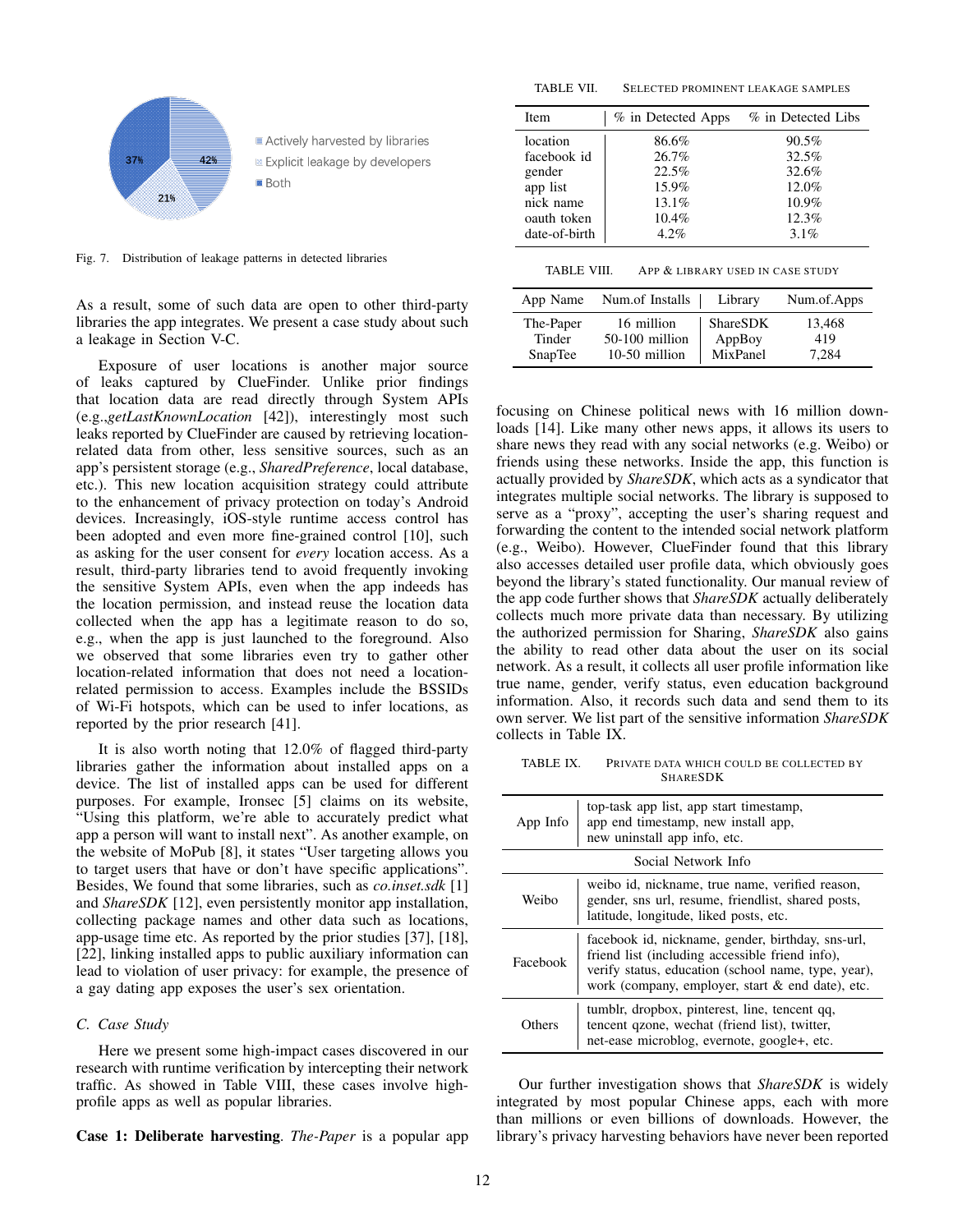and therefore are totally oblivious to the app users. Using such profile data, this SDK can track a user and identify her personal characters from different vectors (e.g., what she "liked" on Weibo, what posts she marked as favourite), as well as her own social connections (e,g., friend list, followers, working company, etc.). Also, since the library records the user's operations on its hosting apps (what she shared to social network) and therefore knows a lot about her, for example, her political stands.

Case 2: App data over-sharing. Tinder is a famous dating app, with around 50-100 millions of downloads on the Google-Play store [15]. The app integrates AppBoy [6] to collect statistics information about its users. Each time a user takes a certain action within the app, Tinder synchronizes its action record to AppBoy, together with many sensitive data about the user. As illustrated below, when a user refreshes a window to display other nearby users, Tinder sends her precise location, bio information, dating targets, as well as her name on Instagram to AppBoy. All such information disclosures are unknown to the user, as showed below.

```
{"package_name":"com.tinder",
"extras":{"device":{"push_token":"..."},
"user":{"Seeking Distance":50, "gender":"f",
"Account Creation
   Date":"2017-05-1*T16:56:32.163Z",
"Seeking Gender":1, "Has Work Info":true,
   "Has Education Info":true,
"Instagram":"Susan_***", "Has Bio":true,
"Number of Profile Photos":15},
"sessions":[{"guid":"...",
   "start_time":1.479401816693E9,
"events":[{"d":{"ll_accuracy":19.80900,
"longitude":-8*.4778, "latitude":3*.1615},}]}
```
Case 3: Social network data over-sharing. SnapTee (co. snaptee.android) is a popular T-Shirt design app that allows users to buy tees either customized by themselves or by other designers. Also, users can share their designs with various social networks (e.g., Facebook, Twitter) through the app. We observed that when a user connects her SnapTee account with a social network, Snaptee updates her profile including full name, email, account ID and other information collected from the social network. Further, the app passes all such profile data to a data analytic library MixPanel [7]. From MixPanel's website, we found that the library is designed to "understand who your users are, see what they do before or after they sign up". However, the user is kept in the dark when such data collection and sharing happen. Following is the information Snaptee shares with MixPanel.

```
{"$set":
  {"$username":"p***t",
     ..,"$email":"li**v@gmail.com",
   ..,"$first_name":"John",
      "$last_name":"Smith",
   "Twitter":"795**16"},
       "$token":"f81d***cdf96",
   "$time":"1479324910201",...}
}
```
## VI. DISCUSSION

Android users have been suffering from privacy leakage issue for a long time. Fortunately, with the advent of ClueFinder, the issue will be mitigated because developers can track various types of sensitive data in a more efficient way. Specifically, the combination of semantic-based and code structure based analysis makes precise localization against private data possible, whereas traditional methods using fixed APIs can not label. With the help of more sensitive sources found by ClueFinder, existing privacy leakage analysis tools can be improved by taking advantage of better precision and wider coverage of users' sensitive data. For example, ClueFinder can be employed with both static and dynamic taint analysis [23] [16], by assigning data objects within the statements as sensitive sources. It can also be applied in various access control mechanisms [20] [19] for fine grained control over the sensitive data within the app.

Our measurement study against 445,668 apps helped us to get a better understanding to the privacy-leakage issue of Android apps. Although most of legitimate apps provides information about how they manage users' private data, including what from third-party libraries, their vague descriptions are proven to be weak and unpractical for effective protection to user's private data [43]. Our findings including the oversharing and third-party aggressive data collection highlight the necessity of fine-grained access controls over these private data. For example, alerting users with detailed private data leakage information by third-party library at runtime.

Admittedly, ClueFinder does have limitations. For instance, since ClueFinder heavily relies on semantics in app code to discover possible private data, obfuscation may help adversaries to evade our analysis, as semantics including strings or method names are helpless for those cases. However, as mentioned in our evaluation (See section IV), given that most apps do not obfuscate the entire code base, ClueFinder is still a very practical approach of discovering private data at a large-scale.

Besides, the effectiveness of ClueFinder can be further improved from several aspects. (1) Find more semantic resources in the app to improve the coverage of ClueFinder. Current implementation of ClueFinder only consider semantics from method names, variable names and string constants. Other information like package name (e.g., *facebook.userInfo.facebookUserProfile*) may also provide abundant semantics. (2) Find more features in app code to improve the precision of the SVM classifier. E.g., features at the caller/callee of the candidate statements may also help to decide if it contains sensitive data.

What's more, our measurement results for privacy leakage (Section V-B) indeed tell if a specific private data have been accessed by third-party libraries, while the results need further pruning: First, the measurement did not confirm if all such private data accessed by third-party libraries are indeed leaked out at a large scale. Instead, as mentioned in Section V-B, we manually validated a small set of apps and confirmed over half of them involved in privacy leakage, as a lowerbound of the actual leakage scale. Although it is possible to give a further static taint analysis by assigning network APIs as the final sinks, the result may not be feasible due to the fundamental limitation of static analysis approach (e.g.,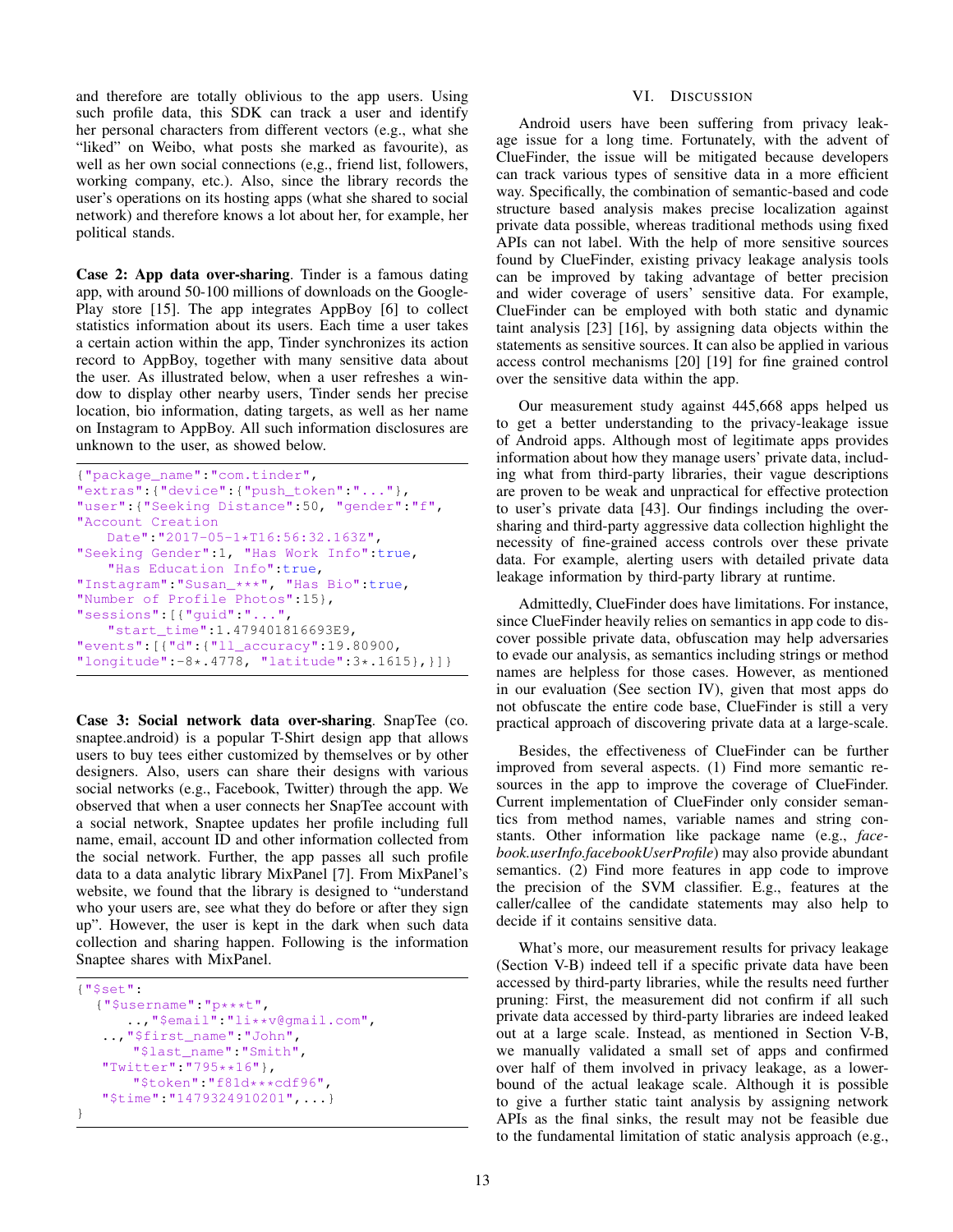heavy-weight and less precise). Further more, our system ClueFinder, was designed to find more sensitive data sources. Serving this purpose, our approach achieves a precision of 91.5% (Section IV-B). The measurement of privacy leakage to third-party libraries is just a demonstration of how our technique can be used. Second, our current approach can not automatically distinguish if a given access by third-party libraries is reasonable, though our manual analysis shows that most of such access to private data is suspicious. Further analysis could utilize semantics from app UI, app descriptions and many other possible sources to determine if such access is benign or malicious. An access is regarded as malicious only if there is no matched UI or app description for the private data access in apps.

#### VII. RELATED WORK

Privacy leakage detection. Effective privacy leakage detection methods in Android platform have been studied for a long time. Both static [16], [24] and dynamic [23] taint analysis techniques are developed and widely used to track private data. However, all these approaches only take into consideration fixed System APIs as sensitive data sources, like IMEI, phone number, etc. An exception is SUSI [35] that identifies more privacy sources in Android by using machine-learning to analyze Android system libraries. MudFlow [17] leverages such sources labelled by SUSI to mine apps for abnormal usage of sensitive data in mobile apps. However, these data are still walking around APIs and are mainly controlled by system. Further, UIPicker [32] and SUPOR [25] propose different approaches to identify sensitive data from app UIs, these approaches identify sensitive data from user input. UIPicker uses a SVM classifier to judge if a given element in a UI is privacy-critical or not, by learning only semantic features (e.g., if a set of privacy-related keywords appear simultaneously). In contrast, ClueFinder pipes the code structure as a feature to a SVM classifier to locate private data within app codes. These approaches mentioned above can not completely cover all private data identified by ClueFinder. BidText [26] introduces a bi-directional data propagation mechanism for detecting privacy leaks. Different from ours, BidText only detects whether a specific private data is leaked to system logs or network like HTTP requests, regardless of its responsibility. By comparison, our work focuses on the measurement against privacy leakage to third-party libraries, that is more helpful to the understanding of real world threats resulted from such privacy leakages. Similar to ClueFinder, Recon [36] detects the leakage of a wide range of users' private data, which is called personal identifiable information (PII) by Recon. However, different from ClueFinder in both approaches and purposes, Recon employs a dynamic analysis over mobile apps to directly confirm leaks by monitoring network traffic, while ClueFinder focuses on discovering private sources through its static analysis over decompiled app code. Also, Recon directly enables users to view PII leaks from network flows, while ClueFinder provides a basic tool for other existing approaches to detect more privacy leaks in a static way.

NLP analysis over mobile apps. There are lots of works utilizing NLP techniques to conduct semantic-based analysis against mobile apps for different purposes in the field of mobile security. Whyper [33] and AutoCog [34] inspect if a permission request is reasonable by analyzing its app descriptions. Similar to ClueFinder, they use dependency relation parsing to understand whether a given app contains descriptions about its permission usage. BidText [26] introduces dependency relation parsing to decide if a phrase or sentence is related to private data, however, it only excludes specific keywords with imperative negation (e.g., *"you should not"*) for labelling sensitive data. AsDroid [27] detects if a sensitive operation (e.g., sending SMS) matches its contents in the user interface, for identifying suspicious behaviors within apps. UIPicker [32] also utilizes some basic NLP techniques (e.g., stemming for keywords) as its pre-processing step for analysing textual resources in app UI for locating private information. However, both AsDroid and UIPicker did not consider dependency parsing over sensitive keywords within the sentence, thus may introduce false positives for recognizing privacy-related entities. All these approaches can further take advantages from ClueFinder, by employing a more comprehensive NLP analysis over app code or layout resources to improve their effectiveness.

#### VIII. CONCLUSION

In this paper, we give our research on detecting privacy leakage on mobile apps at a large-scale. To address the main challenge that many new types of private data (e.g., sensitive data on server-side) can not be effectively identified by traditional approaches, we propose ClueFinder, a new technique for sensitive data source discovery. ClueFinder leverages semantic information from app code, together with their unique program structures of their context to accurately and efficiently find privacy-related data within a given app. The evaluation results showed ClueFinder achieves a very high precision and outperforms similar existing work to a large extent. Also, using this technique, we investigated the potential information exposure to third-party libraries over 445,668 apps with a series of findings. These findings help better understand the privacy exposure risk and highlight the importance of data protection in today's software composition.

#### ACKNOWLEDGEMENTS

We would like to thank the anonymous reviewers and our shepherd Chris Kanich for their insightful comments that helped improve the quality of the paper. We also thank Tongxin Li from Peking University, Nan Zhang from IU, and Li Tan for their assistance in our experiments. This work is funded in part by the National Program on Key Basic Research (NO. 2015CB358800), the National Natural Science Foundation of China (61602121, U1636204, 61602123), the Shanghai Sailing Program under Grant 16YF1400800. The IU author is supported in part by the NSF CNS-1527141, 1618493, ARO W911NF1610127 and Samsung gift fund.

#### **REFERENCES**

- [1] "Analytic sdk : co.inset.sdk," https://www.youtube.com/watch?v= sV0GwIl4oWs, accessed: 2017-08-10.
- [2] "Bidtext-released version," https://bitbucket.org/hjjandy/toydroid. bidtext, accessed: 2017-08-10.
- [3] "Google privacy policy," https://www.google.com/policies/privacy/, accessed: 2017-08-10.